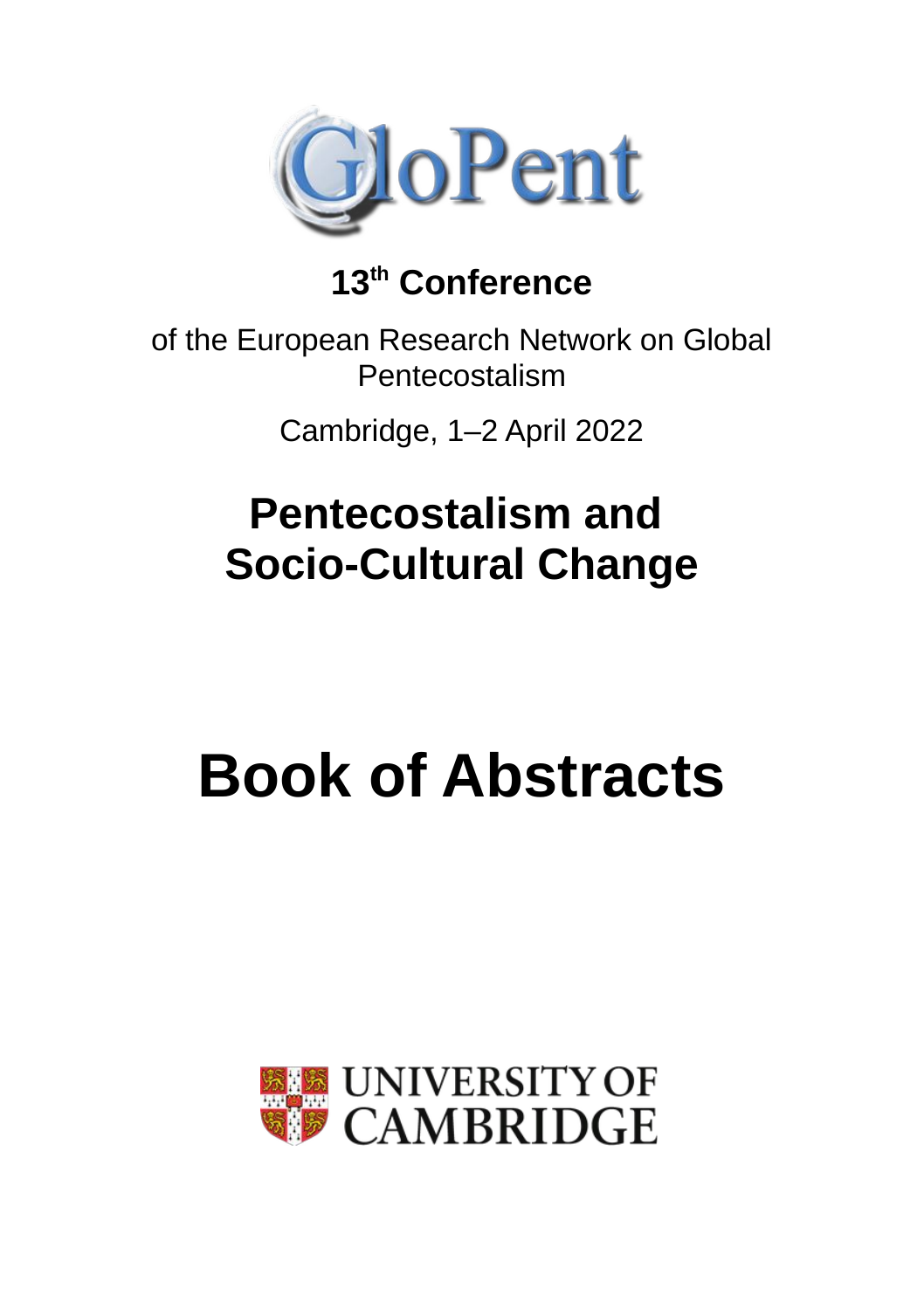# **Conference Theme**

Pentecostal and Charismatic Christianity is often seen as a catalyst for social and cultural change. This chimes with how Pentecostals and Charismatics tend to portray their own religion – as transformative, modern, and on the cutting edge of socio-cultural developments. Yet this view tends to de-contextualise Pentecostalism from the wider cultural and social fabric within which these transformations take place. This conference seeks to recover a more inter-connected perspective that not only asks how Pentecostal movements have effected socio-cultural changes, but also to what extent they have rather themselves been influenced and driven by larger transformations in World Christianity and society at large. The goal of the conference is to place Pentecostalism firmly within the recent history and contemporary expression of World Christianity.

Conference organised by:

Jörg Haustein **David Maxwell** Faculty of Divinity **Faculty of History** 

**We thank the Bethune Baker Fund and the Dr Lightfoot Fund for their generous support.**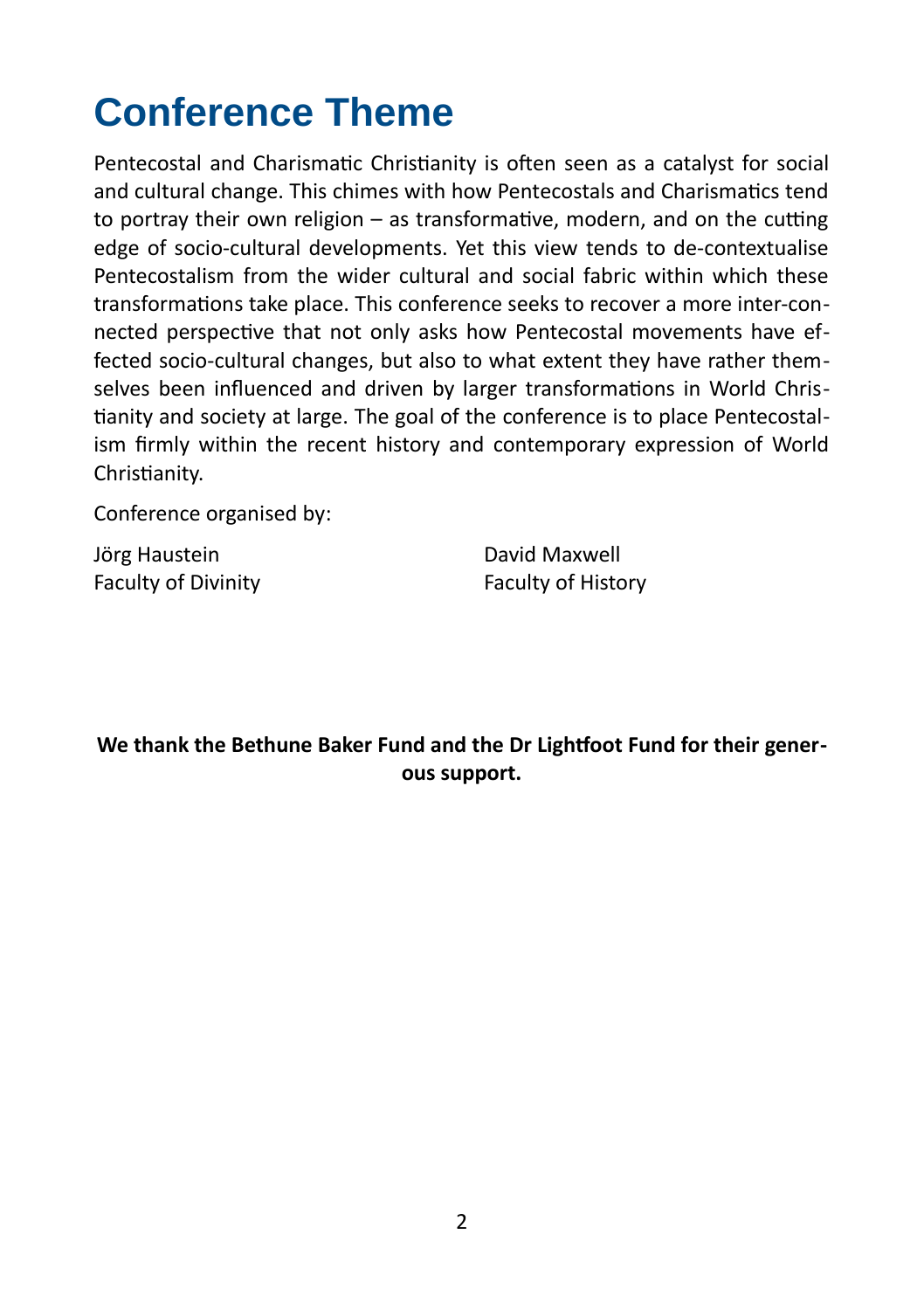## **Keynotes**

### **Plenary 1: History**

#### **Religious Entanglements: Central African Pentecostalism, the Creation of Cultural Knowledge, and the Making of the Luba Katanga**

David Maxwell, University of Cambridge

Engaging with two great issues of contemporary and historical interest, knowledge creation and cultural entanglement, the lecture examines the role of missionaries and Africans in producing knowledge about Africa and explores the interlocking connections between missions, local society and the colonial state in which researchers were entwined, while highlighting the transnational networks of museums and universities that framed their work. The presentation takes as its case study the interaction of the Congo Evangelistic Mission (CEM) with the Luba speaking peoples of south-east Katanga in Belgian Congo. Under the leadership of one of twentieth century Pentecostalism's most extraordinary architects, William F.P. Burton, the CEM grew from a simple faith movement founded in 1915 to become one of the most successful classical Pentecostal missions in Africa, with a legacy of over one million members in present a day Democratic Republic of Congo.

The lecture reveals how research about Africa was produced by a larger group of people than just missionaries or social anthropologists, bringing into focus the role of Africans in shaping texts, collections, and images and in challenging and adapting Western imported presuppositions and prejudices. It finishes by considering how the Luba deployed that knowledge in the construction and critique of custom, the making of ethnic identity and ethno-philosophy, and the founding of an African church.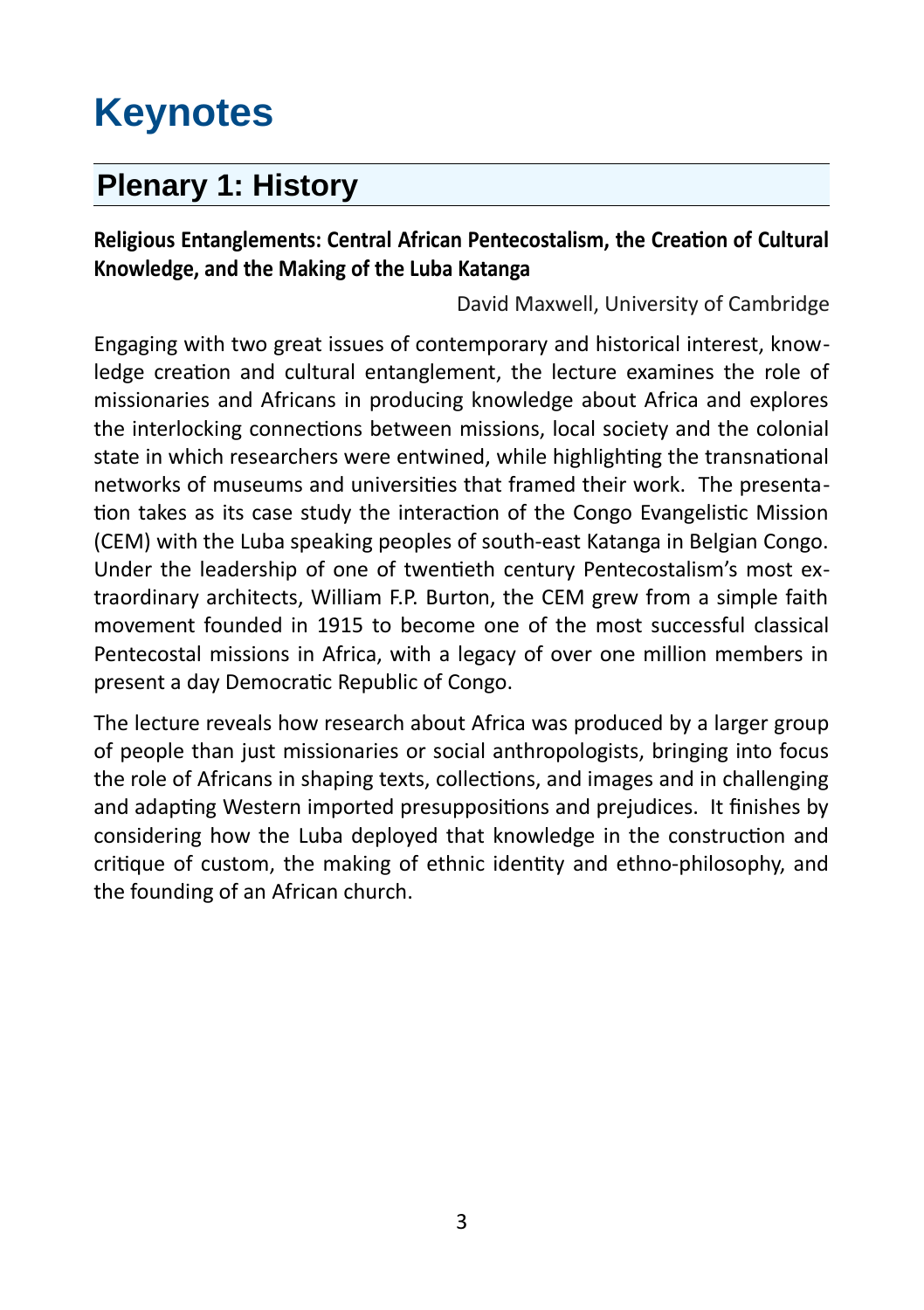### **Plenary 2: Anthropology**

#### **Presidents, Priests, and Prophets: Covenantal Christian Nationalism and the Challenge of Biblical Analogy**

Naomi Haynes, University of Edinburgh

This lecture draws on recent fieldwork in Zambia's now-defunct Ministry of National Guidance and Religious Affairs to explore how established Pentecostal ways of reading the Bible structure contemporary Christian nationalist activism in Zambia. Christian nationalist activists, who are primarily Pentecostals, view their country as an analogue of biblical Israel, which makes contemporary government and church leaders analogues of Old Testament kings, priests, and prophets. This approach presents challenges. On the one hand, support for Christian nationalism by government leaders encourages the compliance of church leaders with state-led religious projects; on the other hand, however, the analogical reading of the biblical text on which this support depends casts the church in a prophetic role, which in turn opens the door for criticism of the government. Pentecostal Christian nationalist activists in Zambia therefore find themselves caught in a double-bind that simultaneously encourages submission and critique. An analysis of this process contributes an important non-Western perspective to contemporary discussions of Christian nationalism, in part by highlighting how Pentecostal theology shapes this movement. It also complicates easy interpretations of Christian nationalism as abetting state power by demonstrating its critical possibilities.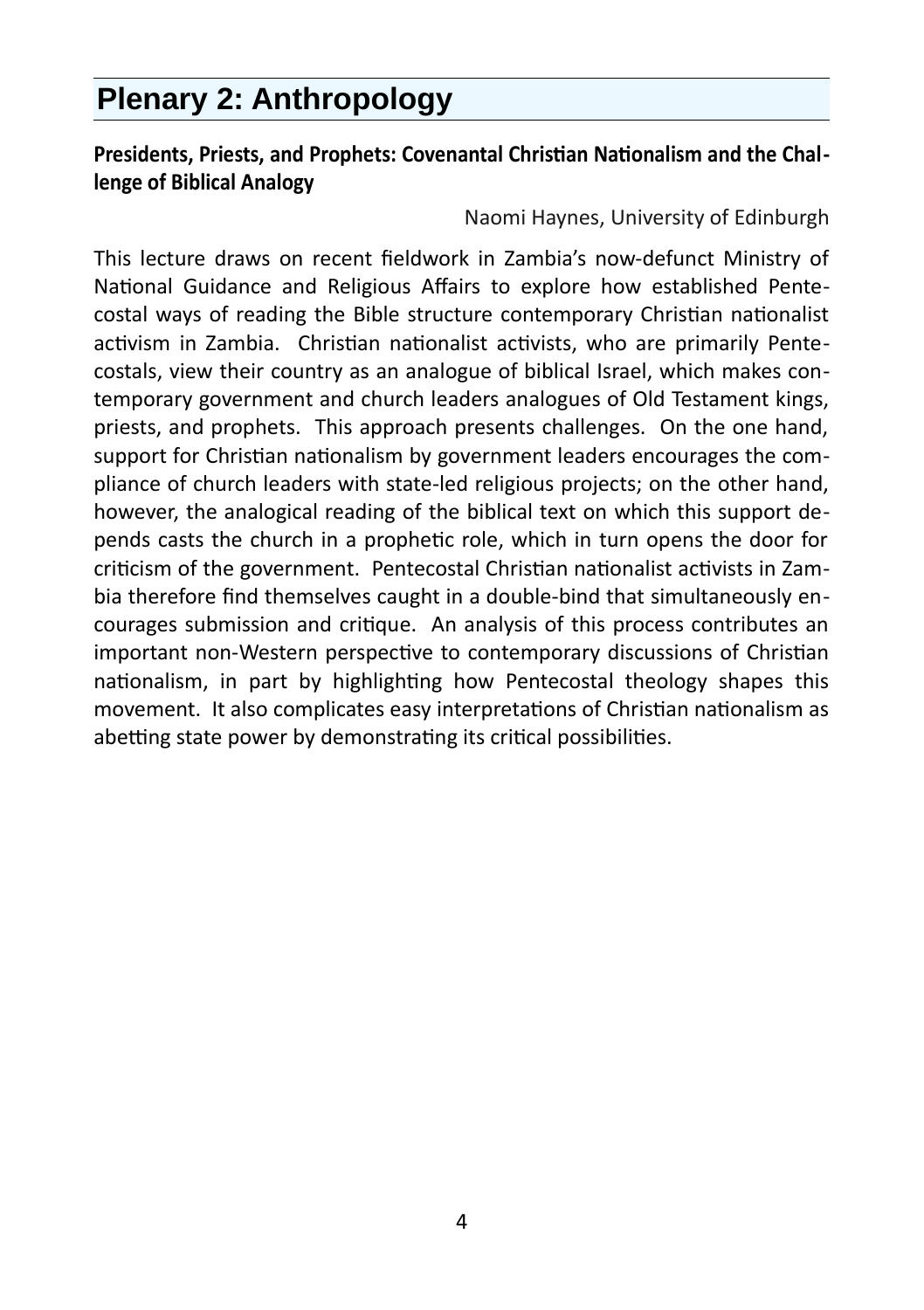### **Plenary 3: Study of Religions**

#### **Prosperity Gospel and Prosperity Politics: Building a National Cathedral in Ghana**

Karen Lauterbach, University of Copenhagen

The Prosperity Gospel is conventionally known as the theological principle of 'sowing and reaping' or the idea that believers will receive God's blessings in abundance if they are ardent believers and give generously in church. In this lecture, I provide a critical discussion of the prosperity gospel approached as script (a uniform theological system of thought) that travels from one place to another. I suggest studying the prosperity gospel from the ground to grasp its contextualisation and entextualisation in a deep sense. The lecture focuses on the prosperity gospel in a Ghanaian context and more concretely how it is constructed and expressed in relation to the building of a national cathedral in Ghana. I link the analysis of the prosperity gospel to context-specific understandings of progress and wealth and discuss how changing ideas of prosperity and progress are weaved into the discussion of the National Cathedral in Ghana. The case is used to analyse how different key actors of the project have discursively presented and constructed the building of a national cathedral as a way to enter into a transactional relationship with God; one that yields wealth, success and prosperity, but one that has also been accused of representing fakery. This is discussed in the intersection between Christianity (particularly Pentecostal Christianity) and nation building.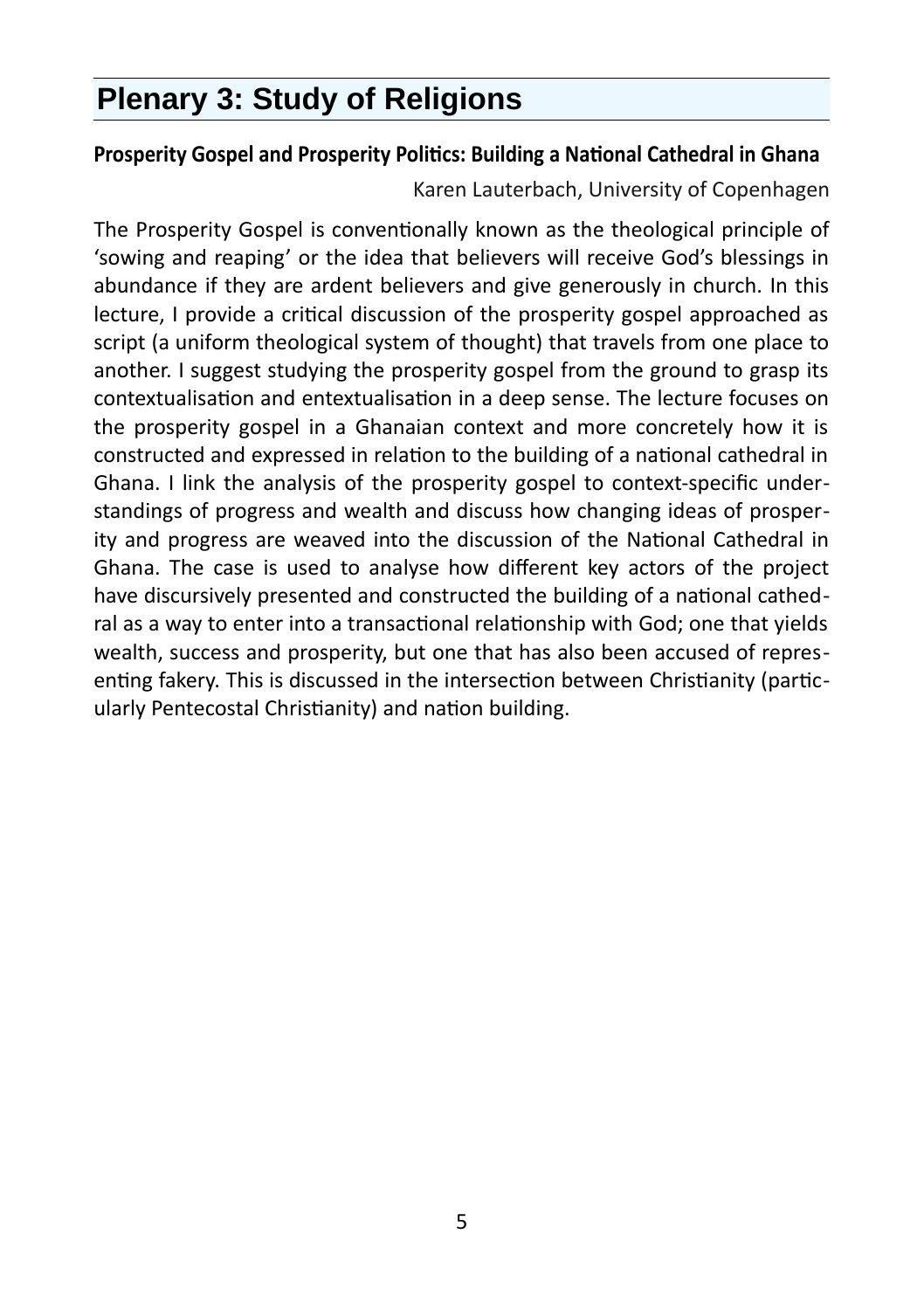### **Parallel Panels**

#### **1 Pentecostalism and Migration**

#### **Religious Spaces of Care in the Postsecular City: Nigerian Pentecostals and Civic Engagement in London**

Richard Burgess, University of Roehampton, UK

The function of African Pentecostal churches in Europe as social and religious support networks for their members has been well documented as has the influence of transnational networks on their religious practices (e.g. Adogame 2013; Burgess 2020). What has been less explored is the significance of their civic engagement in the wider society. This paper examines the civic engagement of two Nigerian Pentecostal churches in London: the London Lighthouse and Freedom's Ark. The London Lighthouse belongs to a large transnational Pentecostal denomination with its headquarters in Nigeria, while Freedom's Ark is a small independent Pentecostal church. The paper, first, sets the context by examining the relationship between postsecularism, faith-based civic engagement and social policy. It then describes the case study churches and outlines their civic activities. Finally, the paper considers the factors that shape Nigerian Pentecostal civic activities. The increasing prominence of churches and faith-based organizations in social welfare provision in Britain has led to claims that faith groups are being co-opted into the wider processes of neoliberal governance. Drawing upon research conducted in London, I show that in some contexts Nigerian Pentecostal civic activities represent ethical forms of resistance to neoliberal politics, especially those that address issues related to social and economic justice.

#### **Between the Market and the Bible: Translingual Marketing Strategies in an African Pentecostal Church in Madrid**

#### Michele Cunico, Universidad Autónoma de Madrid

This paper describes some translingual modalities of communication used by an African pastor in Madrid, contributing new understandings of how the African Pentecostal churches come to be positioned within a local diasporic landscape through various marketing strategies. Starting from the idea that "charismatic churches […] offer people a way of *feeling connected* to and part of the world, of being global citizens–consumers, […] without having to lose their sense of being African" (De Witte, 2018), I will analyze the logo of the church, as well some aspects of the Sunday service, showing how its complex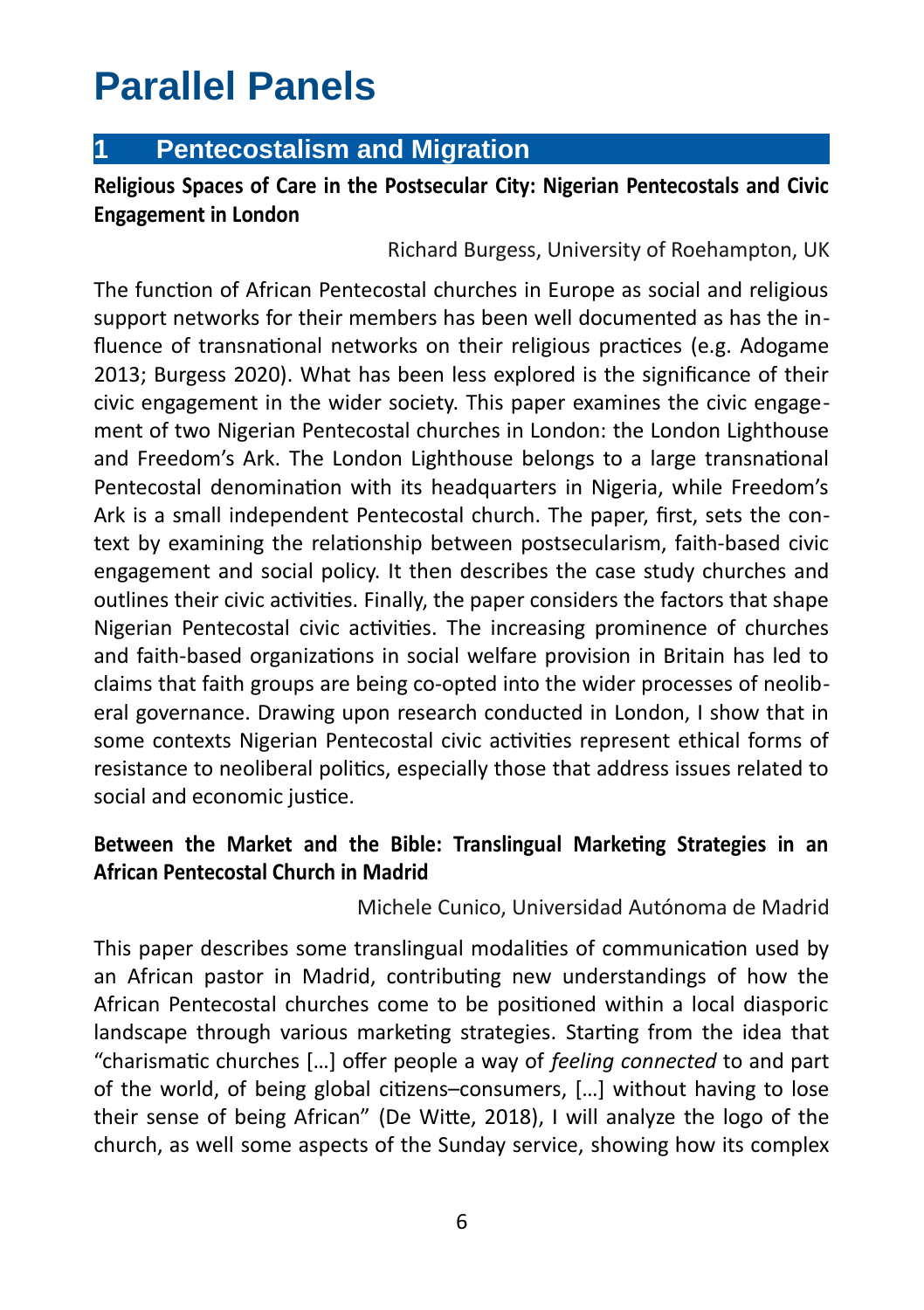composition reveals the influence of global neoliberal discourse. I will engage with the notion of the *spatial repertoire*, proposed by Canagarajah (2018) and Pennycook (2017) and, through an interdisciplinary analysis, highlight how images, words and people interact with objects, such as phones and dresses, to turn a small African church attended by migrants into a space of communicative tension, translingually realized, between the promises of participation in the global consumerist market and the condition of marginalization that migrants suffer. The data for analysis come from an ethnographic study that combine analytic observation with self-reflexivity and emotional autoethnography (Bochner & Ellis, 2016).

#### **Digitized Faith in a Digitalized World? A Case Study of Transnational Migrant Pentecostalism in Norway**

#### Stian Sørlie Eriksen, VID Stavanger

The massive digitalization witnessed in recent decades has arguably revolutionized not only how individuals live their lives but also how societies function. Not only have smart phones and social media become part of our daily routines, but digital media has altered the ways organizations and societies operate, not the least being highlighted during the Covid-19 pandemic. This has also affected practices of religion, including how churches operate globally and locally, challenging churches to interact in digitalized ways at unprecedented extents. Based on digital ethnography and interviews in selected transnational Pentecostal migrant churches in Norway, the article asks if, how, and to what extent digitized practices of faith have changed migrants' relation to faith, church and society. At one level, many migrant communities have used digital media long before the pandemic as ways to connect and expand beyond the local realm. In extension, this also provides an opportunity to ask more critically to what extent such digitalization challenges the very notion of Pentecostal faith and community. Taking inspiration from digital learning theory and premises of Pentecostal theology, the article discusses how a digitalized society may challenge migrant Pentecostals' faith, identity and modes of interaction in their contexts.

#### **Rebuilding Social Relationships in Contexts of Refuge: Spiritual Kinship in Congolese Pentecostal Churches in Kampala (Uganda)**

Alessandro Gusman, University of Turin

Early studies on the upsurge of Pentecostalism emphasized individualist identities conveyed by conversion, and intergenerational tensions caused by the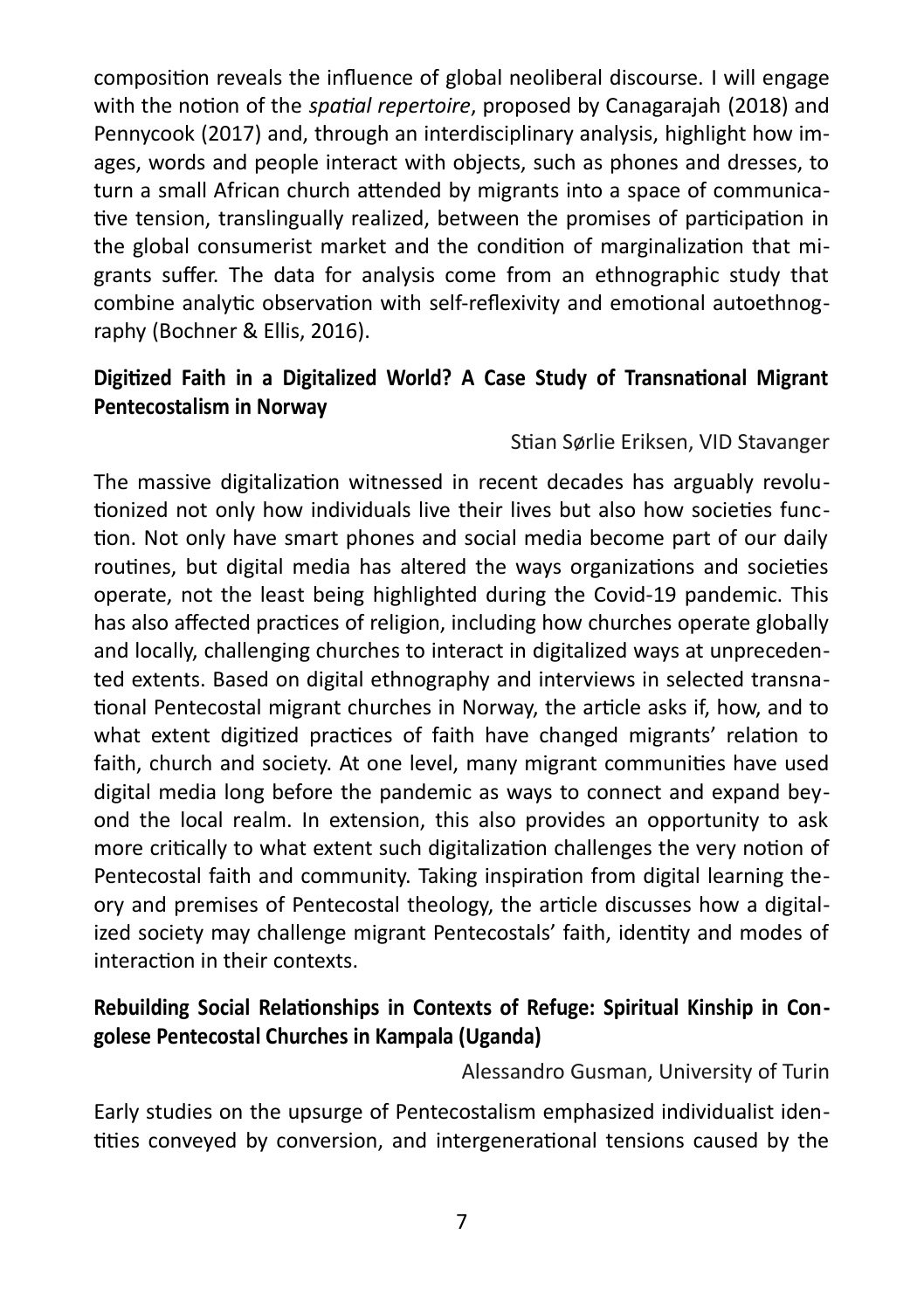antagonism between kinship solidarity and the idea of the "break with the past". This latter has been interpreted as a way of setting free from familial obligations (Van Dijk 1992; Maxwell 2002). Subsequent studies nuanced the view of the break of social bonds, recognizing that adherence to the new religion doesn't inevitably imply abandoning the moral obligations towards the kin group (Lindhardt 2010; Haynes 2012).

Based on ethnographic research with Congolese Pentecostals in Kampala, this paper analyses the ways in which spiritual relatedness is (re)established in contexts of refuge, with a focus on the role shared religious belonging has on kin work, or "kinning" (Howell 2006), and on the formation of kinship-like relationships with other Congolese in Kampala. To do so, I rely on some cases of adoption, in which Pentecostal families welcomed newly arrived refugees into their kin group. The paper reformulates the question of what conversion to Pentecostalism does to kin relationships, focusing on "what kinship does" (Carsten 2013) to the way Congolese born-again in Kampala conceive forms of relatedness in the context of refuge.

#### **From Actual Migration to Imagined Migration: A Case of Ghanaian Pentecostalism**

#### James Kwateng-Yeboah, Queen's University Canada

What generates an aspiration to migrate? How do such migration aspirations intersect with Pentecostalism? There has been quite extensive research on Pentecostalism and migration, but the conventional approach examine Pentecostalism in the lives of people whose international movements can *actually* be observed. This paper breaks new ground by shifting the study of Pentecostalism from actual migration in the present to imagined migration in the future. Although imagined migration might never occur, it materializes in peoples bodies and emotions through experiences that are central to Pentecostalism. Focusing on the experience of dreams, prophecies, and divinely-attributed intuitions, the paper examines how migration is desired and experienced in ways that depart from actual mobility across state borders. Drawing insights from online surveys (N=590) and semi-structured interviews (20) among Ghanaians, the paper argues that migration aspirations are not always the result of rational economic choice. The aspiration to migrate exists also within, and because of—*embodied*, *legitimized*, and *subjective*— forces in the contours of experiential religion. Overall, this paper opens a new chapter on the transformative forces of Pentecostalism that reconstruct migration as matter of who you are, not where you are.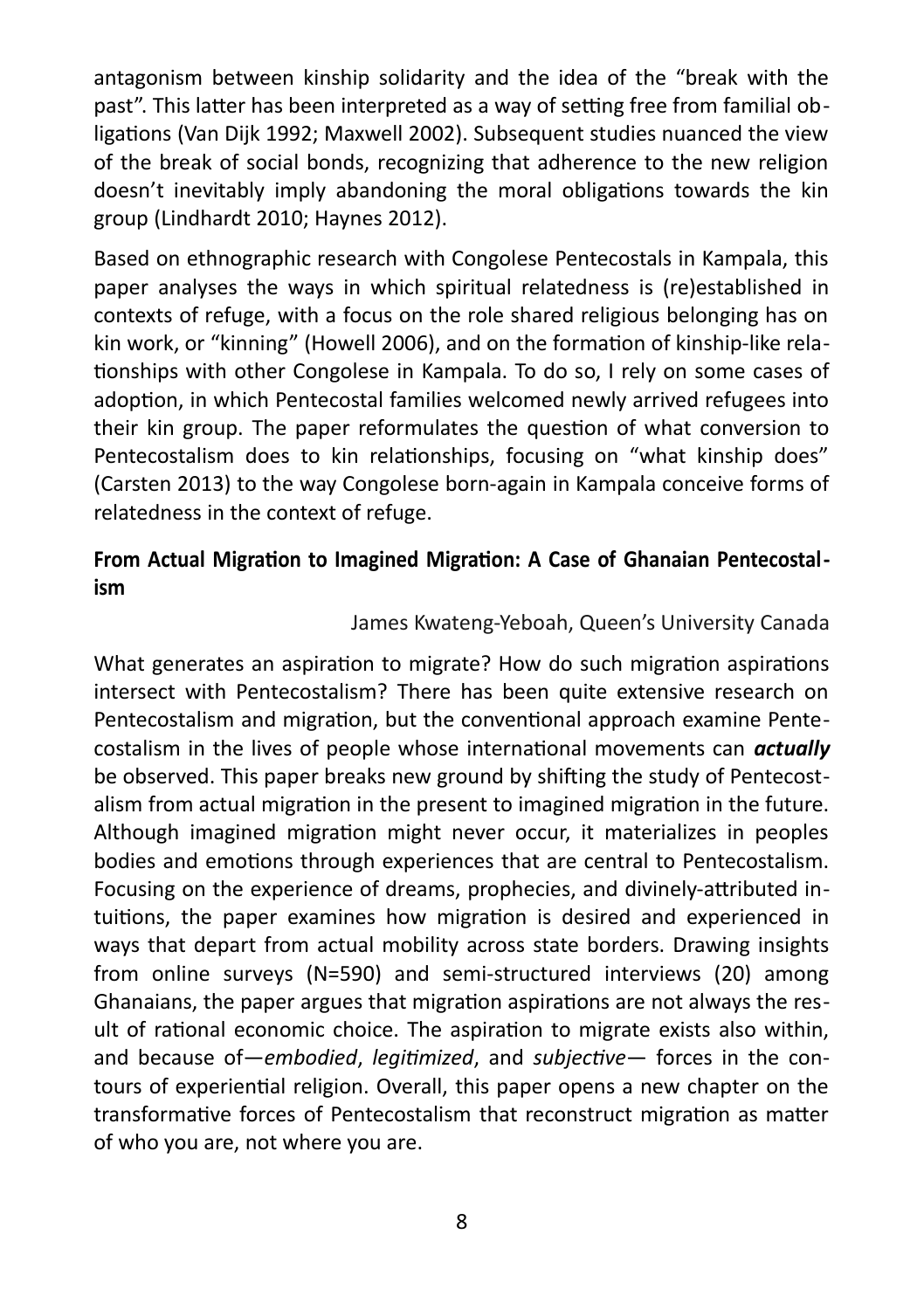#### **Political Pentecostalism in the Global South: A Comparative Attempt**

Leandro Luis Bedin Fontana, IGCM Frankfurt

This paper is located at the intersection of theology, religion, and politics, and sets out to capture significant changes taking place in the Global South on the political scene, particularly owing to Pentecostal political engagement. More specifically, the study will devote particular attention to both the rhetorical patterns of argumentation deployed by Pentecostal actors in the political sphere and their theologically informed, symbolic performance. The question it seeks to address is whether any meaningful, discernible (theological) nexus connecting various nodes of Pentecostal engagement in the political realm worldwide, especially in the Global South, can be identified. For there is in the meantime a wide array of research works, mostly drawing on ethnographic case studies conducted in specific contexts, that demonstrate and account for this development. However, there seems to be, as of yet, not as many studies providing evidence to substantiate the argument that there are significant correspondences or even commonalities between apparently similar phenomena occurring at different spots worldwide. The paper will draw on four surveys conducted between 2020 and 2021 in a joint effort with internationally renowned researchers in the field of Pentecostalism, as well as on the results of a supplementary international conference, and aims at carrying out a comparative analysis of these findings, identifying possible parallels or cross-continental corresponding patterns.

#### **Societal Involvement and Theological Changes in Swedish Pentecostal Churches in the 21st Century**

Fredrik Wenell & Ulrik Josefsson, Academy for Leadership and Theology, Sweden

This presentation discusses how contemporary believers within the Swedish Pentecostal congregations express their involvement in society as well as how they understand such involvement theologically in the context of Swedish secularism. The results of this initial survey are then compared historically to the same Pentecostal movement in its early 20th century form. The data for our analysis consists of eight web-based group interviews (two in four different Pentecostal congregations) and five individual interviews with national Pentecostal leaders (three men and two women). In order to analyze our data we draw upon the Belgian political scientist Chantal Mouffe's terminology "politics" and "the political" and her theory of agonistic politics.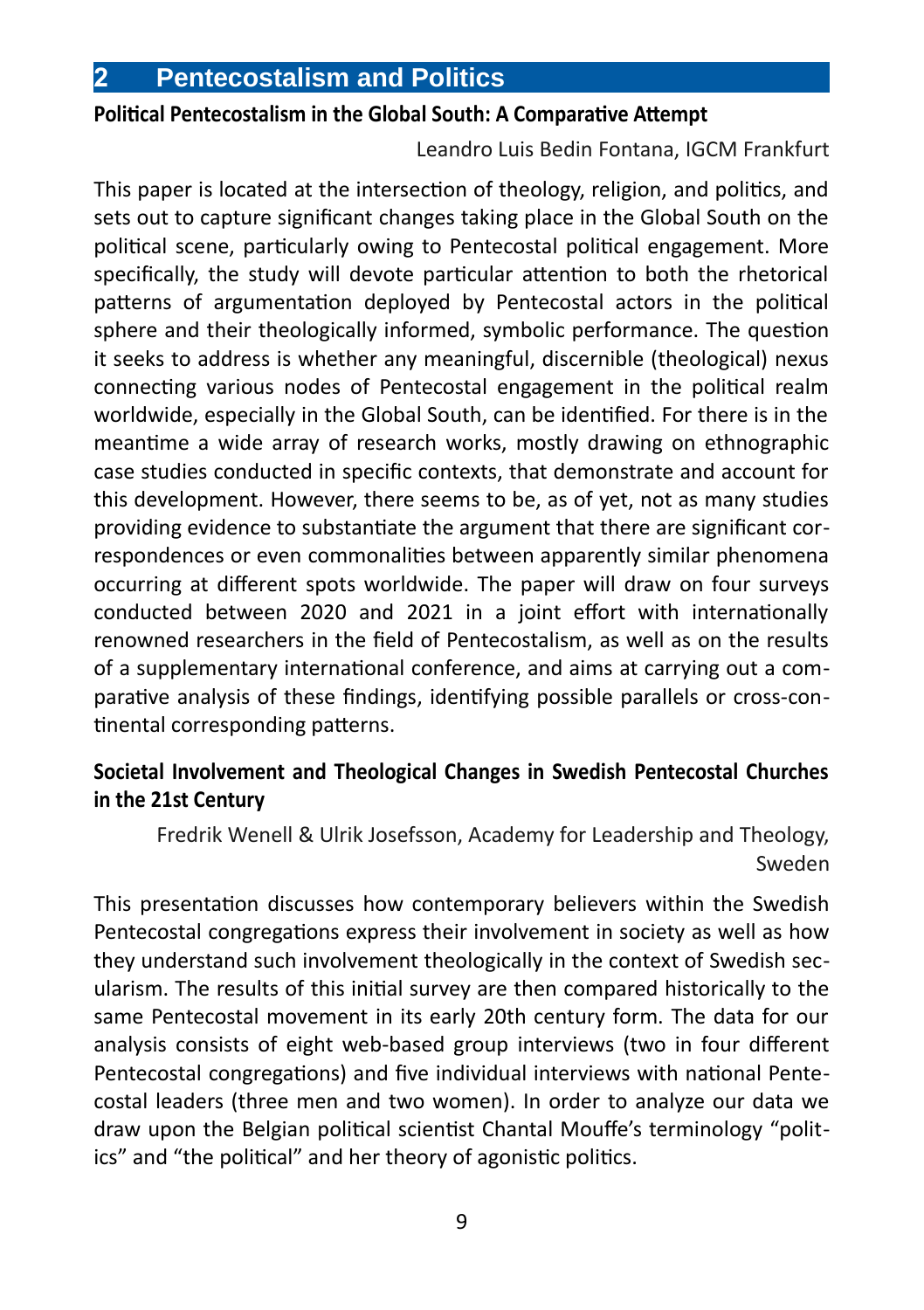At the beginning of the 20th century, the Pentecostal movement in Sweden could be characterized in terms of what the theologian Richard H. Niebuhr calls *Christ against culture*. Although Sweden was a country deeply affected by its Lutheran heritage, early Pentecostals understood society as thoroughly unchristian. But according to the World Value Survey, Sweden could now be classified as a heavily secularized society. The current relationship between Swedish Pentecostalism and general Swedish society has changed and could nowadays be expressed in terms of *culture against Christ*.

#### **Pentecostalism and the Amended CAMA 2020 Law in Nigeria**

Grace Nwamah, University of Leeds

This paper addresses the intersections of Pentecostalism, politics, and law in contemporary Nigeria. It focuses on the controversy about the (amended) Companies and Allied Matters Act (CAMA, 2020), which was passed into law by the Nigerian government in August 2020. The enactment of the new CAMA law generated a lot of controversies with mixed feelings from different quarters. While some applaud it as step in the right direction, others oppose it and see certain provisions of the new law as deliberate attack on faith-based organisations. Among the key actors in the opposition against the CAMA 2020 law are the leaders of Pentecostal churches in Nigeria. Although some scholars have suggested that Nigeria has become a 'Pentecostal republic' (Obadare 2019), the controversy about CAMA 2020 demonstrates that Pentecostal churches and leaders feel, in fact, threatened by government interference in religious affairs and are concerned about what they consider as unequal treatment of Christian and Muslim groups. Based on extensive fieldwork and media reports, this paper explores the key arguments and concerns reflected in the Pentecostal opposition against CAMA 2020, and what this tells us about the instability of Pentecostalism as a political religion in contemporary Nigeria.

#### **The Characteristics of Political Participation by Pentecostal Churches**

Sangil Song, BU School of Theology, alumnus

This paper aims to explore the various characteristics of political participation by Pentecostal churches. As one of the fastest growing religious movements in the world, Pentecostalism has much potential to exercise a great deal of political influence. The scope and extent of political impact that Pentecostalism can exert has attracted the attention of scholars. As witnessed in many parts of the globe, Pentecostal movement has turned away from its apolitical stance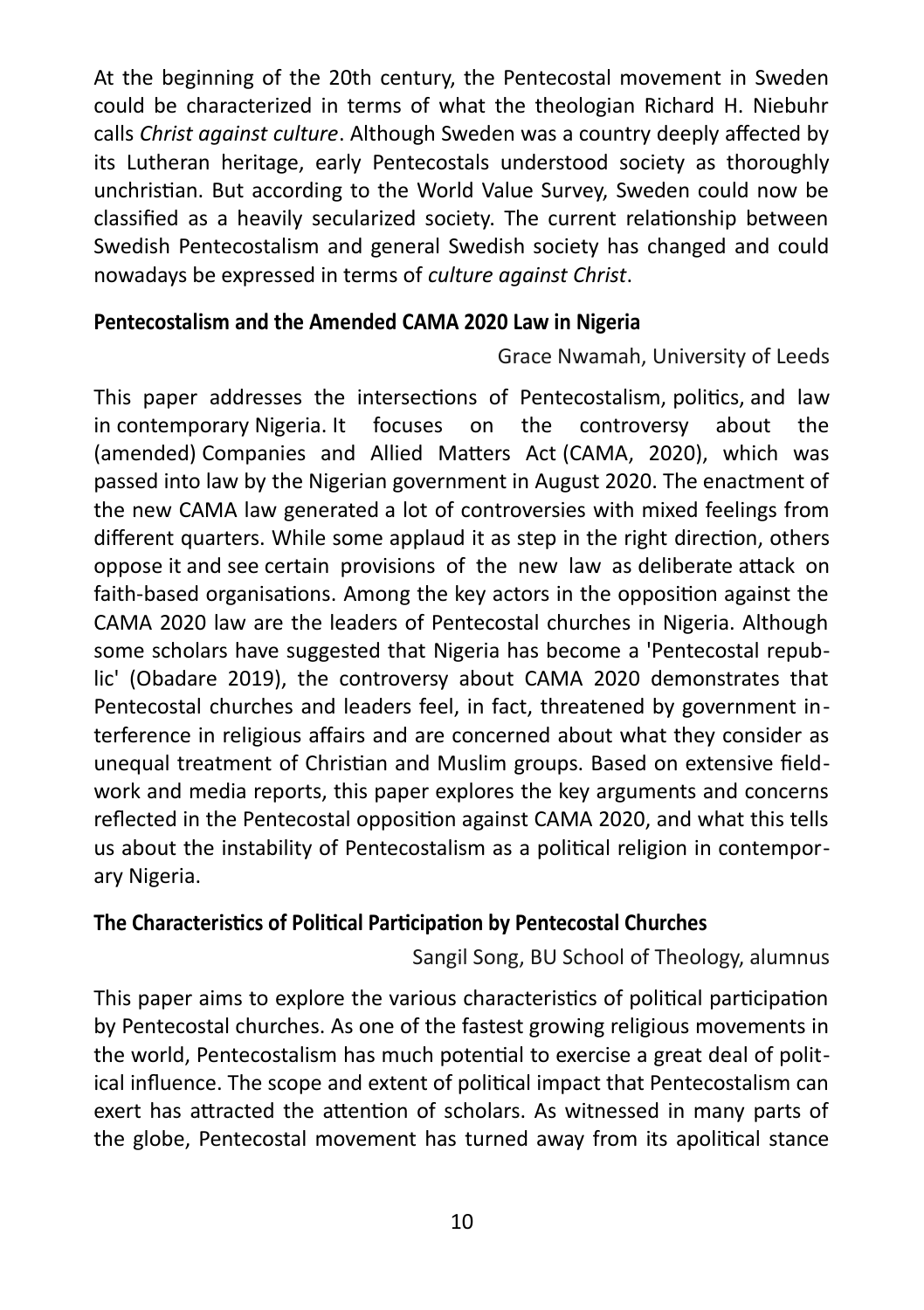toward active participation in the political arena. It displays an wide array of political orientations from conservative to progressive one. It is partly because of the high degree of pragmatism prevalent in Pentecostal churches, which allows them to adapt to different political situations easily. In terms of democracy, the pragmatic approach toward politics yields mixed results, sometimes strengthening democracy and at other times undermining it. To fully understand the nature of Pentecostal's political participation, we need to examine the Pentecostal worldview that is mystical and conducive to individualistic approaches to politics. Recently, a particular slice within Pentecostalism emerges that focuses attention to the structural change of the societies. They are called "Progressive Pentecostals", who serve as the evidence of Pentecostals having higher education and more wealth than ever before. The direction of the political participation by Pentecostal churches in the future will be determined by this increasing segment of Progressive Pentecostals.

#### **Electoral Prophecies: What Can They Offer Ghana's democracy?**

Gideon Tetteh, University of Eastern Finland

This paper discusses the potential of electoral prophecies in promoting or eroding democracy in Ghanaian politics. It focuses on Pentecostal neo-prophets. Pentecostal neo-prophets are the new political actors in Ghana's democracy. Though they have gained much popularity in Ghana, their acceptance is doubted by some Pentecostals and non-Pentecostals. No doubt they present a new mode of Pentecostal political and public engagement: electoral prophecy. Neo-prophets now provide legitimation of authority and wealth and, to some extent, bolster power and authority for Ghanaian elites. This political legitimacy is contested and rejected by some Pentecostal and non-Pentecostals. They claim the nature of electoral prophecy and the prophetic figure are problematic and rarely will they provide any positive socioeconomic or political change, but rather generate fears and panic. Neo-prophets categorize political parties and candidates into good and bad. Neo-prophets also make God a political actor who decides the outcome of elections.

This paper considers the unique contributions neo-prophets make to democracy. It will give a critique on how and why electoral prophecy might promote or erode democracy. Is this new mode a challenge to Pentecostal political engagement? What ways can be used to harness the benefit of or curtail the challenges of electoral prophecy?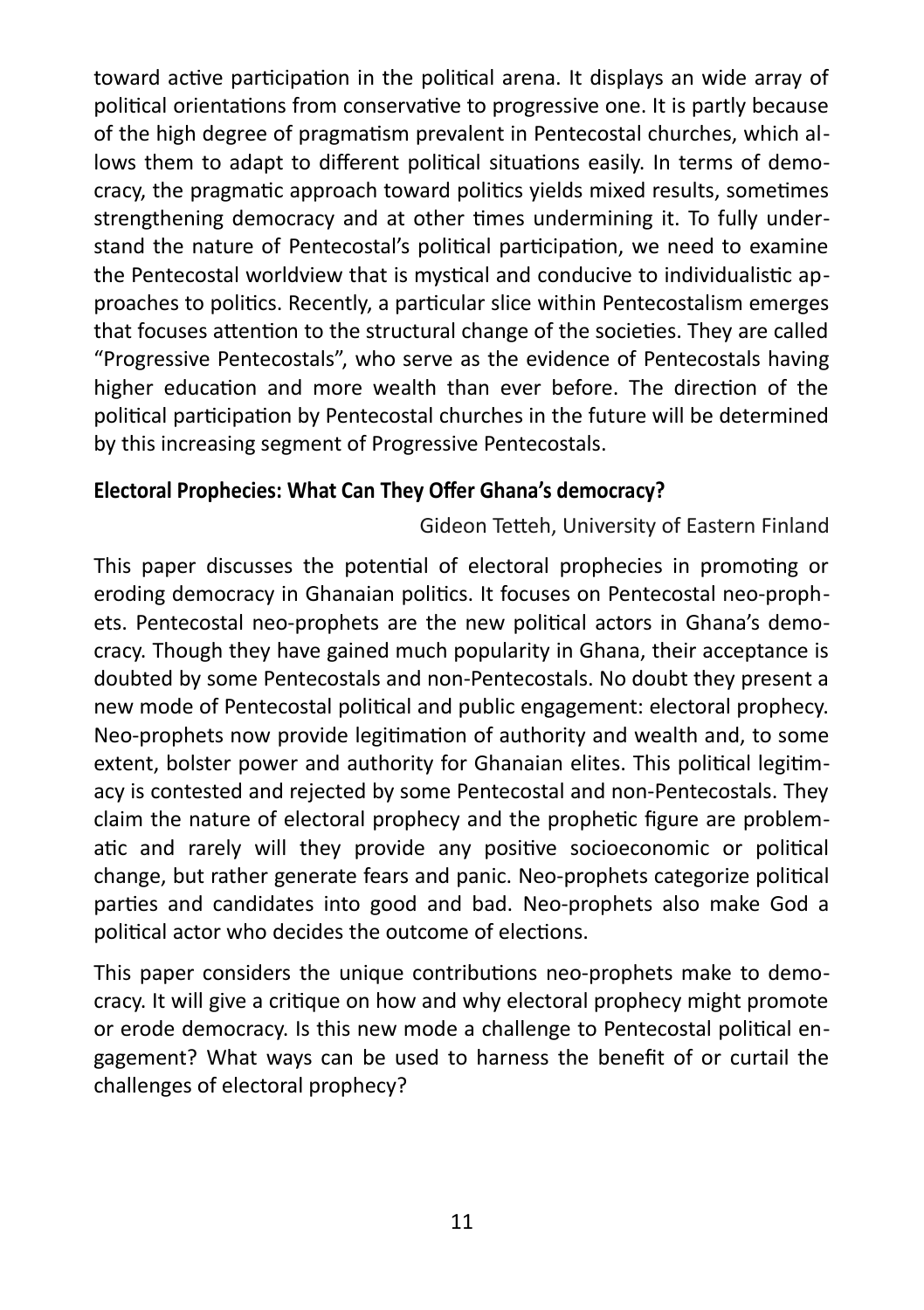#### **3 Pentecostalism and Gender**

#### **The Involvement of Women in the Formation and Development of Nascent British Pentecostalism**

Jan Hocking, University of Birmingham

Research on the pioneering efforts of church-based evangelistic activity in early British Pentecostalism abounds, whereas scant attention has been paid hitherto to the part played by women. This thesis discovers and allows their voices from this early period to be heard and their testimonies to be successfully gathered and preserved. My research is supported by substantial documentary evidence and extensive interview material gathered from elderly Pentecostals who either ministered themselves or knew women who had ministered in early Elim (1915-1940), Apostolic (1916-1940) or Assemblies of God (1924-1940) British Pentecostalism.

It is now known that many women in this era ministered in full ministry roles and pioneered new churches as did the men. For some women their ministry roles suffered rise and demise, struggle and disappointment. For many this was not according to merit but often because of their gender and men's dictatorial rule and blatant misuse of them. My research has contributed to knowledge and the lacuna that existed in the literature has been filled. This study provides information and insights that are of benefit to the study of Pentecostalism in the UK and in the wider world.

#### **Perception of Women's Leadership in Neo-Charismatic Churches on the Example of "The Word Of Life" Church**

Tatiana M. Krihtova, Saint Tichon Orthodox University

Women in neo-charismatic churches are allowed to be priests and lead a church, but in Russian churches, this happens very rarely in reality. Usually women have many duties but do not become priests or lead pastors. Based on fieldwork in the neo-Charismatic church "Word of Life," this paper examines three Pentecostal models of female leadership in order to explain this phenomenon. The model of Julia Popova assumes that women and men differ little in their qualities, even as they may not be in the same positions at church. According to this model, a woman can take on leadership functions as long as this does not interfere with her family duties. In the model of Lisa Beaver, women are viewed as much more independent than in the other two models. Female leadership is thus fundamentally different from male leadership, and women must understand what their special female leadership qual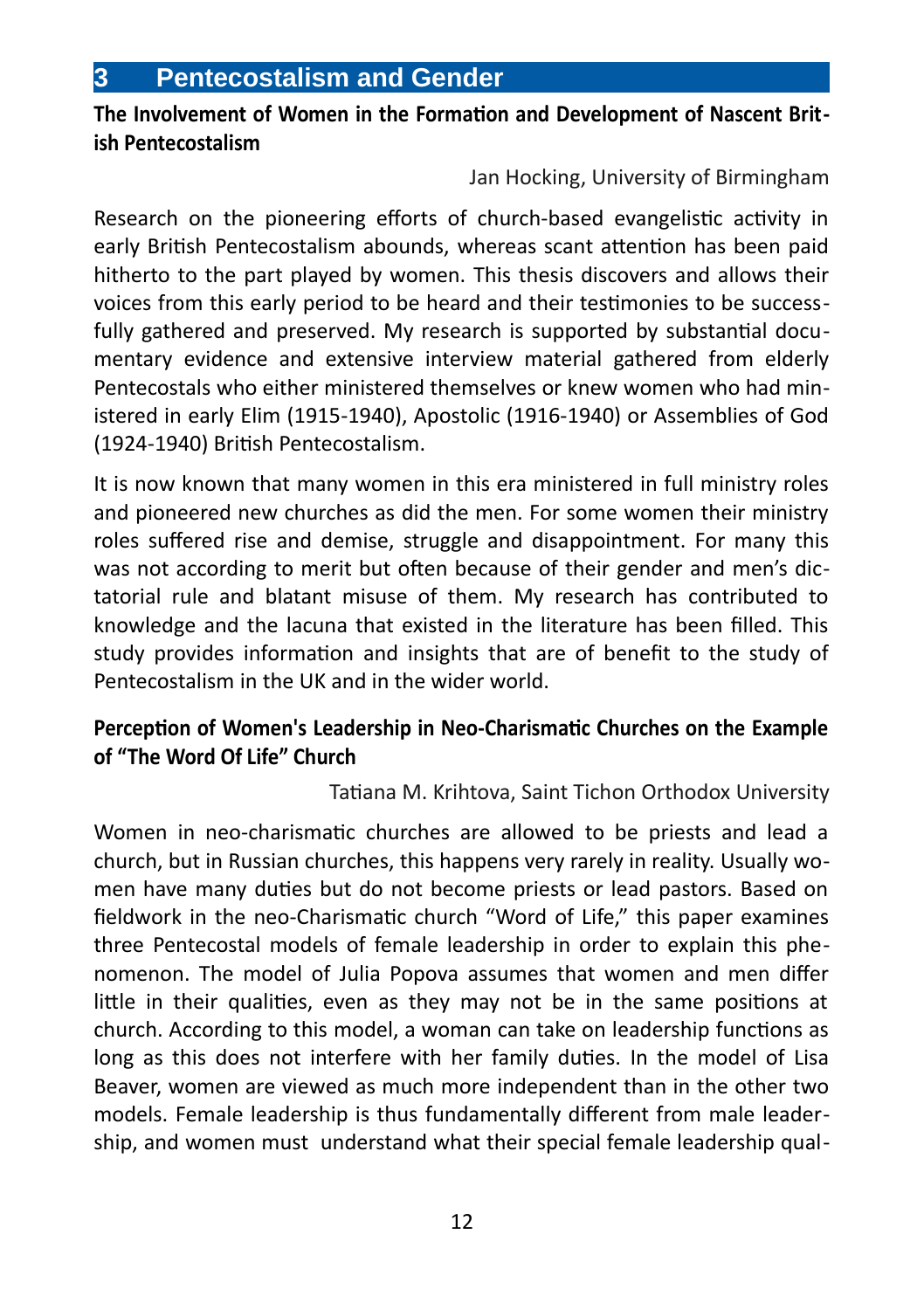ities are and then act on an equal footing with men. In the model of Priscilla Shirer women are encouraged to accept their passive role to the benefit of themselves, their community, and all of society. None of these models prescribes how women should operate in family affairs, but they do entail different degrees of freedom and responsibility for women in the church as parishioners.

#### **Women and Prophetism in Neo-Pentecostal Christianity in Kenya**

Philomena Njeri Mwaura, Kenyatta University, Kenya

In the past two decades in Kenya a different strand of Neo-Pentecostalism has emerged that emphasises prophecy and the prophetic. This has especially captivated a different type of clientele, especially those who are interested in understanding their present circumstances. This latest form of Pentecostalism designates itself as prophetic churches and their leaders are referred to as prophetesses.

While the word "prophecy" may connote spiritual power and mystery, in fact, the prophetic tradition is deeply embedded in both the Old Testament and indigenous African religion. Prophecy and prophetism has generally emerged in the past in times of social, political and economic upheaval. By analysing prophecy and the role of women prophetesses in the biblical narrative, indigenous African religion, and in the new women-led prophetic churches in Kenya; this article seeks to demonstrate the hope that these women leaders bring not only to churches, but to the national landscape as they access power that surpasses the 'corridors of power.' This article will focus on three women leaders of Neo-Pentecostal churches namely; Teresia Wairimu of Faith Evangelistic Ministries, Margaret Wanjiru of Jesus Is Alive Ministries and Lucy Natasha of Prophetic Latter Glories Ministries International.

#### **Cultural Hierarchies and Freedom of the Spirit: Reimaging of Pentecostal Women in Nigeria**

#### Donatus Pius Ukpong, University of Uyo, Nigeria

There are cultural hierarchies which mitigate against the freedom of the Spirit in a particular cultural milieu. This makes it difficult to negotiate between cultural boundaries and religious freedom especially in a Pentecostal context, where freedom of the Spirit often implies disruption of gender based cultural hierarchies. Hence there is a tension between the Spirit-empowered women and cultural models of women as wives and mothers and their domestication in the hierarchy of values in Nigerian communities. It is, therefore, problem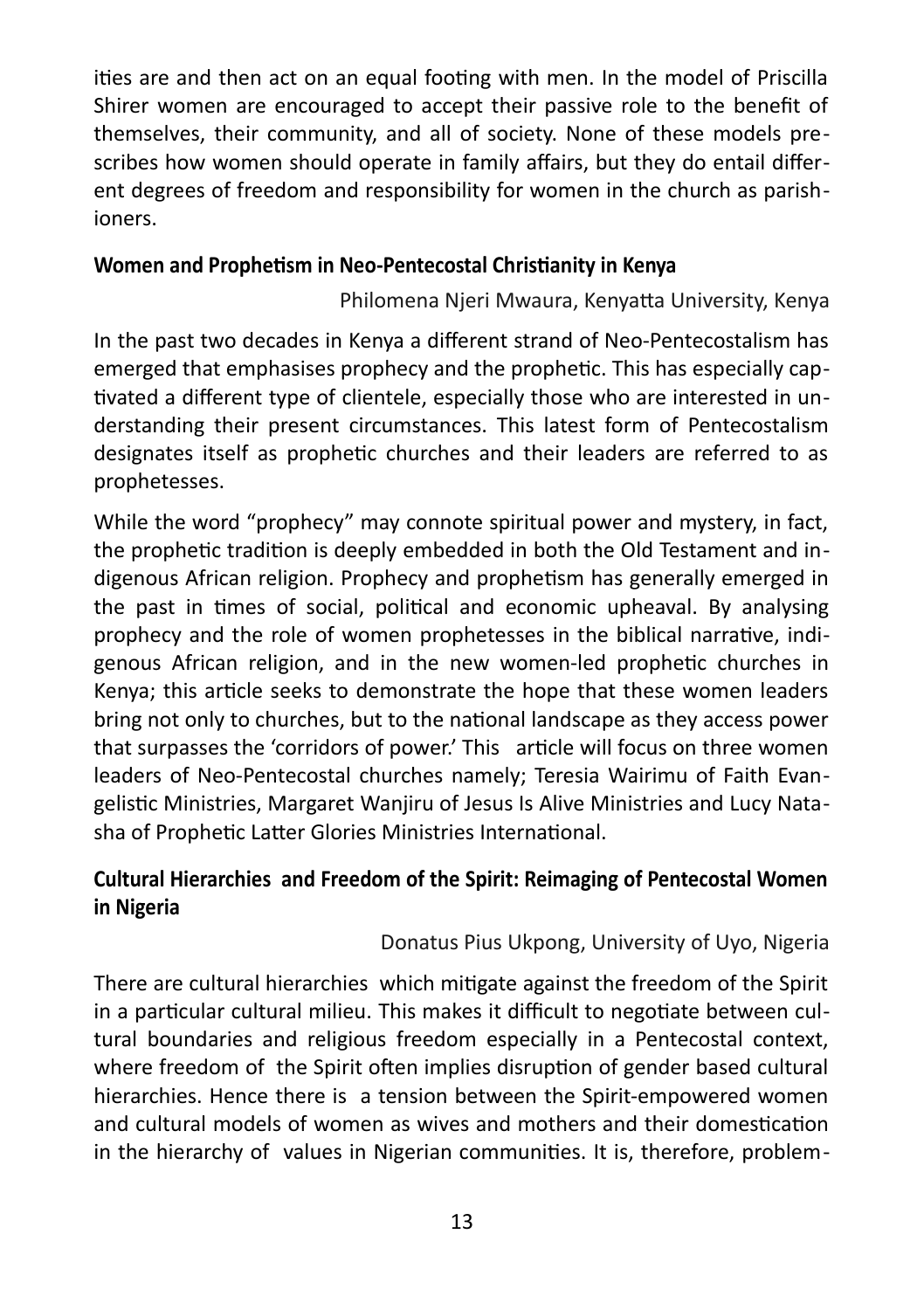atic for many women to define their cultural image of womanhood in harmony with their freedom in the Holy Spirit. This paper adopts a mixed-method approach, combining qualitative and quantitative research via phenomenological and survey instruments in studying the cultural hierarchies of the Oron people in Akwa Ibom State, Nigeria and their employment of Pentecostal practices and theology. The study discovered that Pentecostal freedom of the Spirit is disruptive of cultural hierarchies and metagenderized. The Spirit-empowered women are negotiating between their cultural and Pentecostal imaging. Therefore, scholars have to reimage spirit-empowered women in a model capable of reconciling cultural stereotypes with Pentecostal empowerment of women. The cultural and gender based imaging of women are not in harmony with Pentecostal freedom of the Spirit. The paper, therefore, calls for a restructuring of cultural hierarchies to include spiritual empowerment of women.

#### **Atonement for Sexual Abuse Survivors: A Feminist-Informed Pentecostal Somatology**

Faith Van Horne, University of Birmingham

Many feminist theologians consider Pentecostalism inherently incompatible with feminist goals. Pentecostal theologians have also been slow to acknowledge feminist critiques, sticking to 'women's issues' within Pentecostalism when they do engage feminist concerns. Likewise, feminists from other contexts are unlikely to look to Pentecostal theology to expand their own work. This siloing of intellectual efforts impoverishes both 'sides.' This paper asks: how can feminist Pentecostal scholarship provide new directions for doctrinal critique and construction beyond its own theological tradition?

This paper explores one such effort: a feminist-informed Pentecostal somatology (theology of the body) to examine atonement doctrine. I argue that the expression of North American feminist theology that has been most influential in critiquing atonement holds an overly individualistic conception of bodily autonomy. As a result, these theologians' doctrinal construction fails to offer a redemptive vision for healing from sexual violence. A Pentecostal conception of bodily autonomy, where bodily redemption is linked to atonement, might add a necessary dimension to feminist critiques. Linking shared feminist and Pentecostal concerns, this work attempts to bridge the divide between these traditions, offering an example of ecumenical engagement.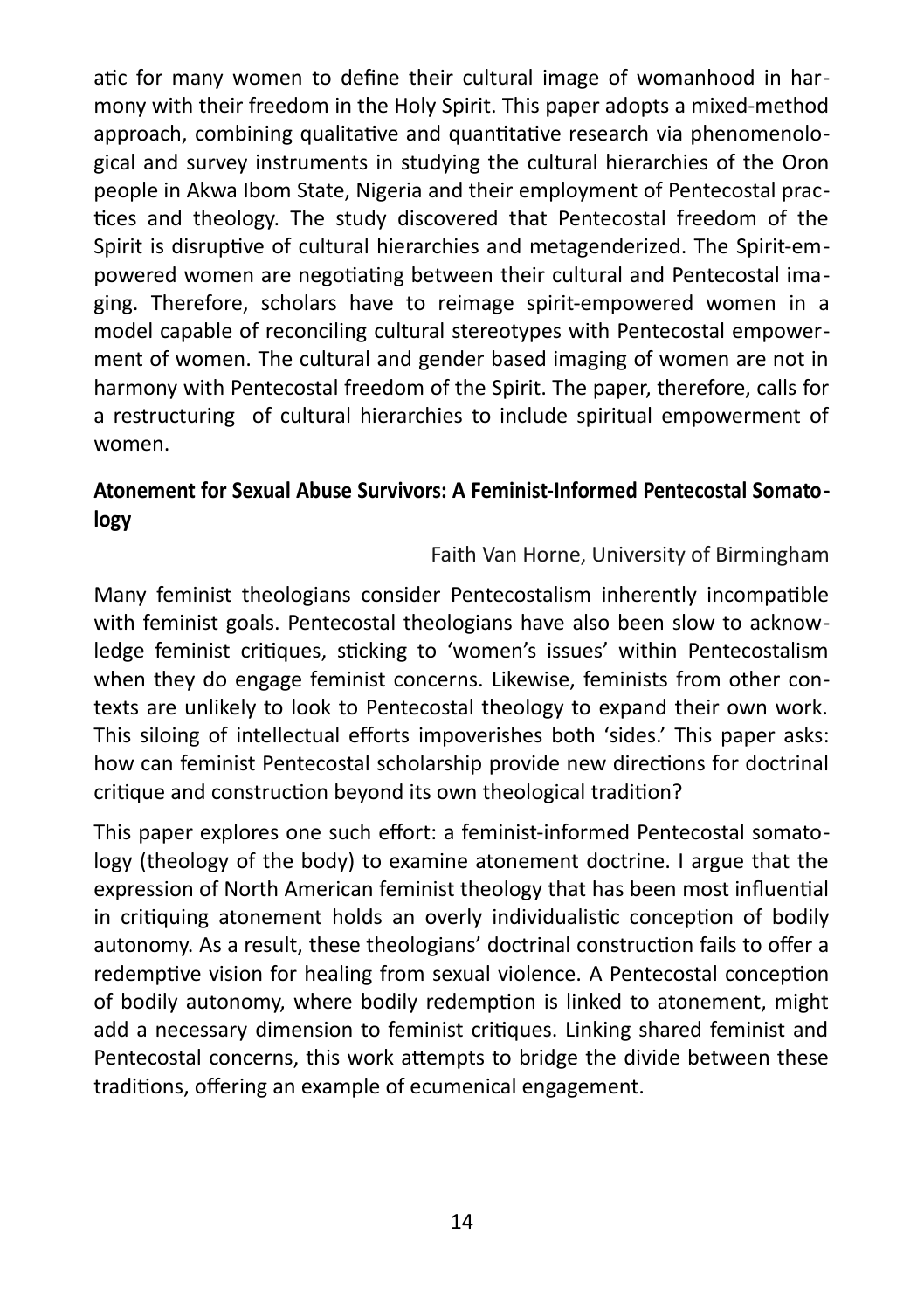#### **Inner Healing and the Therapeutic Transformation of Charismatic Christianity**

Peter Althouse, Oral Roberts University, Tulsa

Therapeutic culture and the ways in which it permeates social institutions has been observed since the mid-twentieth century. As a collective gestalt of knowledge and practices focusing on emotional health, self-help, personal development, and recovery, therapeutic culture is transforming Pentecostal-Charismatic Christianity. Christian Healing Ministry, a charismatic organization founded by Francis and Judith MacNutt, promotes health, deliverance, and prosperity through healing practices that include therapeutic techniques to deal with emotional imbalance, grief, addiction, trauma, and post-traumatic stress disorder. Specifically, inner healing is a charismatic ritual that includes a range of rituals and practices designed to help participants address emotional and psychological needs. The contention of this paper is that therapeutic culture is transforming charismatic Christianity, which is observed in the ways in which therapeutic techniques are enfolded into the practices of inner healing. Findings are based on participant observations and interviews.

#### **Medical Pluralism and Commodification of Healing by Pentecostal Pastor-Prophets in Ghana**

#### Francis Benyah, Abo Akademi University

One of the attractions of the Pentecostal movement globally is its promise of healing. In Africa, especially, the embedment of illness and disease causation in local ontologies and the promise of Pentecostal pastor-prophets to offer answers to the problem of illness have made them a viable alternative to hospitals. Indeed, the dichotomy of worldviews that guide the practices of both religious healing and biomedicine produces conflict and competition between different health providers – sometimes causing a disruptive effect for people in search of relief. The opposing views of illness or health-beliefs are moulded in personal development, social events and cultural history. In this paper, I examine the competing narratives of sickness and healing and the promise by pastor-prophets at Pentecostal healing centres in Ghana to offer cure to sicknesses that biomedicine is not able to heal. I argue that the promise and competing narratives of sickness and healing evince an ethos of the commodification of religion.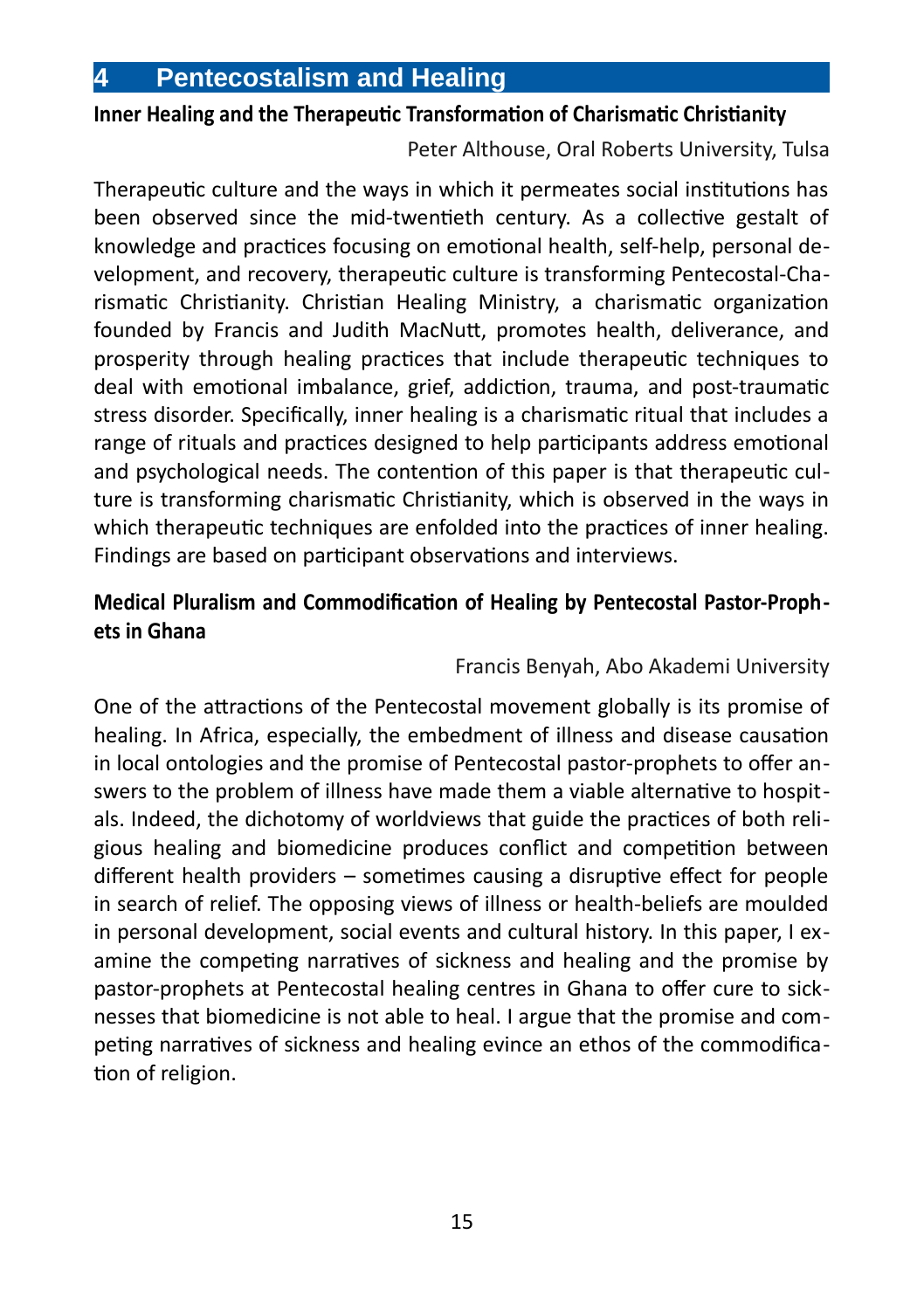#### **Divine Healing and Pentecostal Theology in the Era of Covid-19 Pandemic**

Lord Elorm Donkor, Birmingham Christian College

This paper discusses the extent to which "the Pentecostal promises of health, deliverance, and prosperity can be seen as an expression of a wider commodification of religion and the proliferation of self-help cultures". Using the four voices of theology as a method for reflection, the paper examines the theology and practices of a Pentecostal group that promises healing in their religious practice but fought anti-vaccine movements whilst affirming that their religion provides health, wealth, and deliverance. Reflecting on papers presented at conferences organised by The Church of Pentecost in 2020 to fight antivaccine communication within diaspora communities, the paper argues that Pentecostalism reinterpret itself when faced with new challenges to facilitate cultural change. The paper concludes that viewing Pentecostal insistence on health, wealth, and deliverance mainly as means to commodifying religion could cloud our view of Pentecostal theological consistency. When taken together, the four voices of Pentecostal theology of health and wealth reveals that Pentecostals' ability to respond to changing circumstances gives them the necessary power to shape religious practices in a relevant manner instead of losing power to change.

#### **Economies of Affect in a South Africa-Based, Zimbabwean Transnational Pentecostal Church**

#### Admire Thonje, University of Witwatersrand

When Pastor Alph Lukau raised Elliot from the dead1, questions, criticism, and derision circulated from public officials, prominent local pastors, and the general public. How could people defend such acts? Within Pentecostal assemblages, scholars have identified how notions of community and unity typify Pentecostal churching. Yet community and churching are not monolithic but comprise of various layers of affective relationality. Developing my arguments from ethnographic work on a transnational Pentecostal church from Zimbabwe, I demonstrate how affect contributes to formation of multiple notions of community/solidarity within a religious body. I highlight how invitations to church weddings and participation in funerals contribute to multiple solidarities among the laity and within the church. In theorizing the process through which such dynamics play out, I borrow Sarah Ahmed's affective economies but eschew her Marxian scheme. My work approaches economies in a primordial sense, and borrows from theological language to show circulation, management, and curation of affects in a religious organization. Curation im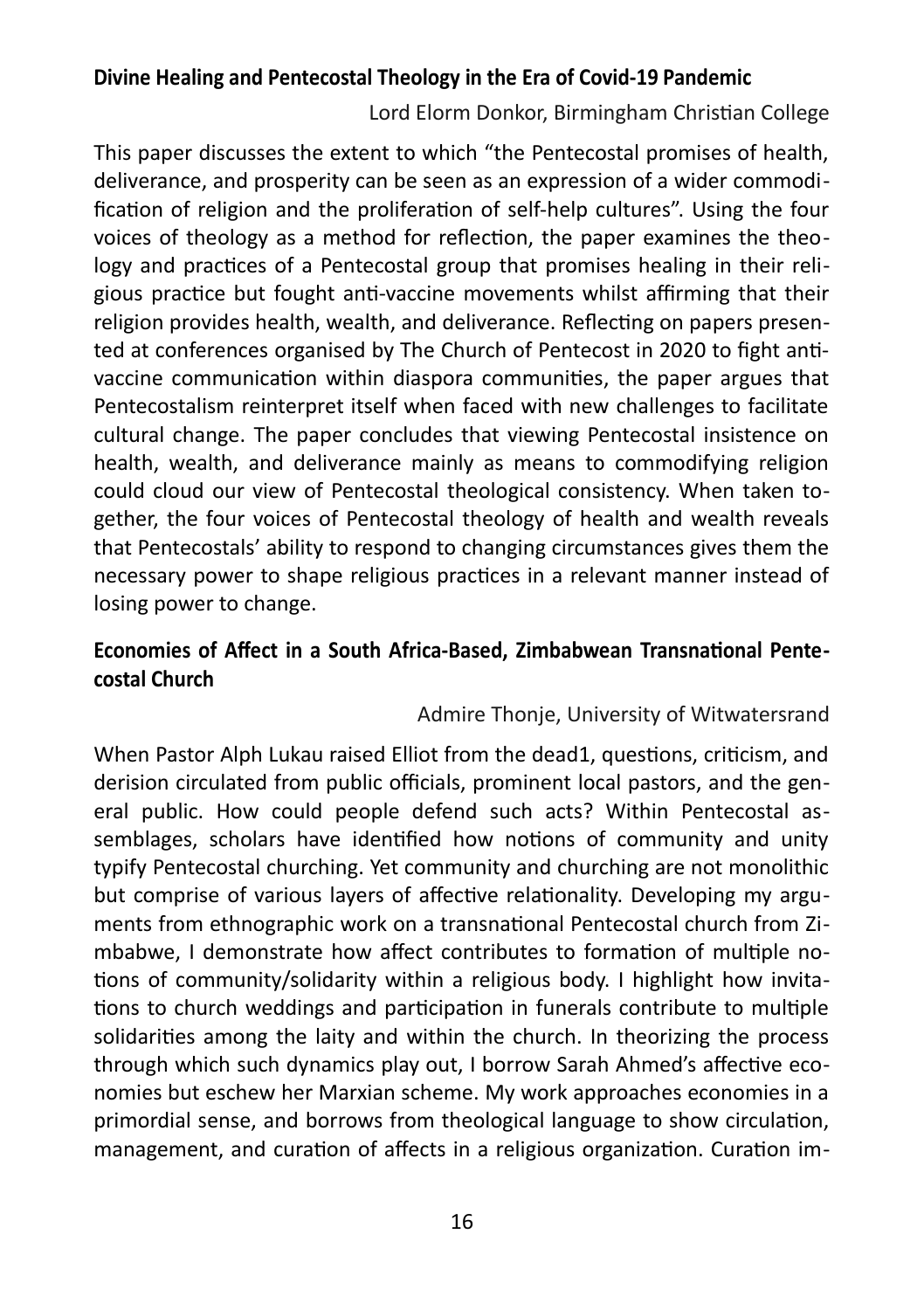plies that there are normative expectations of how members affect one another. Meeting or not meeting these expectations contributes to the laity's different conceptions of community(ies) in the church.

#### **Pentecostalism and Nigerian Social Change: The RCCG as Religious Symptom of Nigeria's Turbulent Postcolonial History**

Christopher Wadibia, University of Oxford

Founded in 1952, the Redeemed Christian Church of God (RCCG) is one of Nigeria's most influential Pentecostal churches. The RCCG has evolved from a small fellowship in a Lagos slum to a transnational religious corporation that claims a membership of 10 million congregants and has parishes in almost 200 countries. Scholars have studied how the RCCG creates what it views as solutions to the social challenges confronting its members, and how the church sees itself as helping to compensate for the Nigerian state's weak development institutions. Whilst much scholarship has explored how the RCCG delivers its own brand of development solutions to beneficiaries, little attention has been paid to how the church responded to various Nigerian sociopolitical and economic contextual factors which created the conditions required for the church to evolve into its current institutional configuration. This paper argues the RCCG is a religious product whose existence has been made possible by its willingness to adapt its Pentecostal theologies and state engagement strategies in ways symptomatic of broader socioeconomic and political changes in Nigeria. The RCCG is a symptom of the very Nigerian contextual factors it tackles. This paper shows how the RCCG emerged from decades of dictatorships and economic stagnation as a socioreligious service supplier with a vision to alter the course of Nigeria's future.

#### **5 Pentecostalism and Global African Identities**

#### **Pentecostalism and/as Blackness – A Diasporic Conversation**

Marlon Millner, Northwestern University

In the first wave of critical academic scholarship on Pentecostalism, Walter Hollenweger, Leonard Lovett and James Tinney put forward a Black thesis on Pentecostalism. Blackness – understood as cultural, ethical and radical/political for these thinkers offered a novel analysis and constructive proposal for how to understand Pentecostalism – both in the United States and around the world. However, the Black thesis was largely marginalized in first wave critical efforts of the 1980s and 1990s to theologically and historiographically explain Pentecostalism in all its varieties. Pentecostalism, as theologically and histori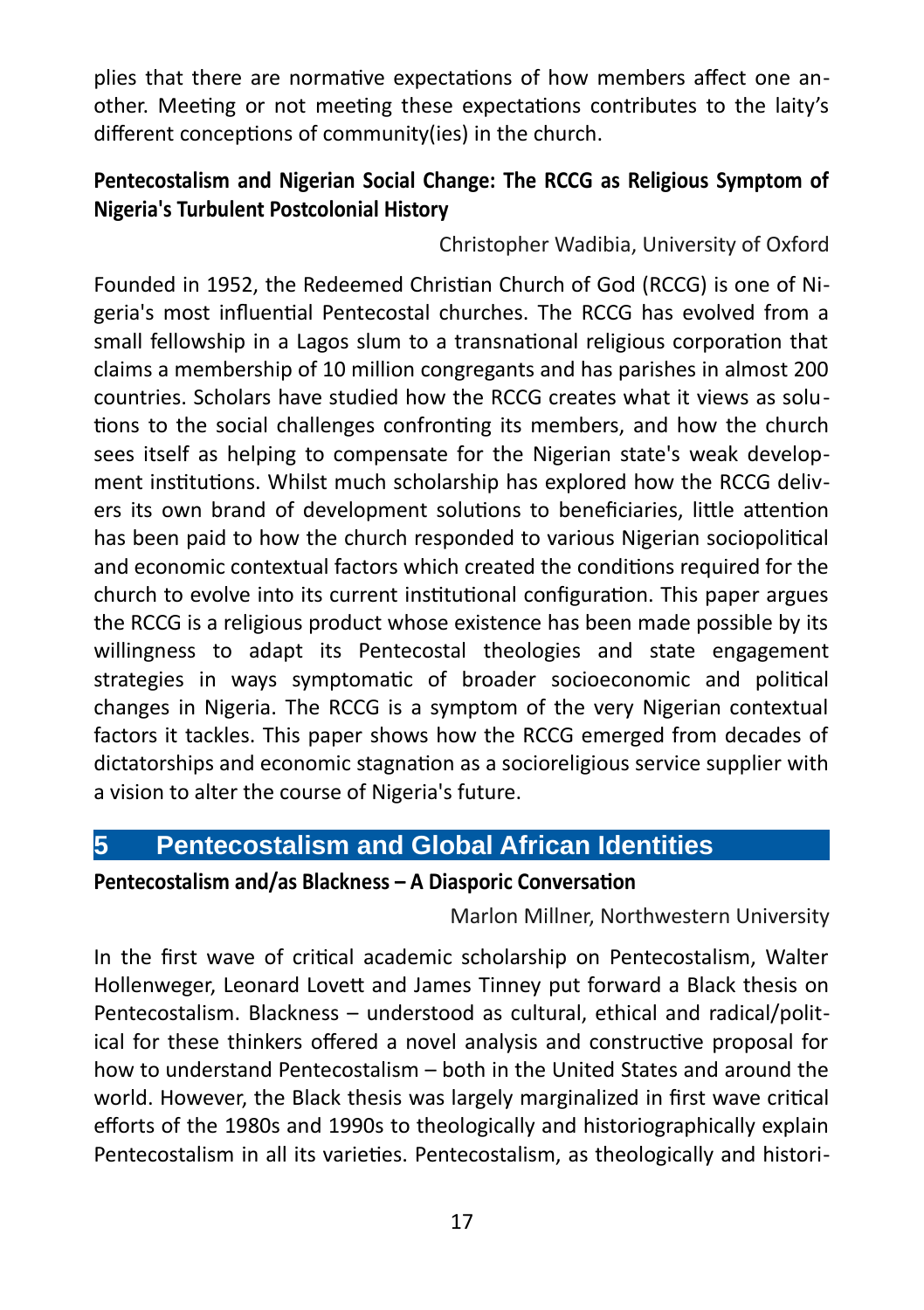ographically articulated enunciates itself, in the words of former theologian and Black theorist J. Kameron Carter, as cultural property of the West. This paper returns to the Black thesis, with the flowering of global and Black descended academics who study Pentecostalism to interrogate if and on what basis can the Black thesis – in its cultural, ethical and political formulations be retrieved as a critical analytic. The paper will do this by thinking of Pentecostalism as diaspora, and in simultaneity with Black diaspora, opening up dialogue between certain Pentecostal thinkers and articulators of Black diaspora.

#### **A Pentecostal Paradox: The Pentecostal Assemblies of Canada's Evangelical Efforts in a Transitioning Trinidadian Society 1920-1962**

Aakeil Murray, University of the West Indies, St. Augustine

This paper takes a primarily historical approach to highlight the transformative and modern elements of Pentecostalism, which allowed for its establishment in a uniquely multi-racial and multi-religious Trinidadian society. It also illustrates how the fragmenting of the British empire across the globe impacted the rapidity with which the Pentecostal Assemblies of Canada (PAOC) moved to indigenise the institution in the region, as Trinidad and Tobago and other British West Indian territories engaged in the process of decolonisation. The work gives particular attention to the similarities in charismatic phenomenon between Pentecostalism and the African derived faiths on the island that enabled Pentecostalism to gradually increase in popularity among persons of African descent. It also argues that Trinidad's transition from European colonial ideals to creole nationalism on its way to independence in 1962 also significantly contributed to the growth of the faith. The work also identifies and assesses the paradox that Pentecostalism created as the island experienced the vicissitudes of a British colony in transition to nationalisation.

#### **African Literature and the Socio-Cultural Critique of Pentecostalism: Okey Ndibe's Foreign Gods, Inc.**

#### Adriaan van Klinken, University of Leeds

Pentecostal-Charismatic Christianity is often seen as a key driver of socio-cultural change, not at least in contemporary Africa. However, what is often overlooked is how Pentecostalism itself is also subject of critique by a range of socio-cultural actors who are concerned about the impact that Pentecostal religiosity has on society. Building on the notion of African literary writers as social thinkers and critics (Adebanwi 2014) and expanding on the tradition of African literary texts offering critical representations of Christianity (Gikandi 2003),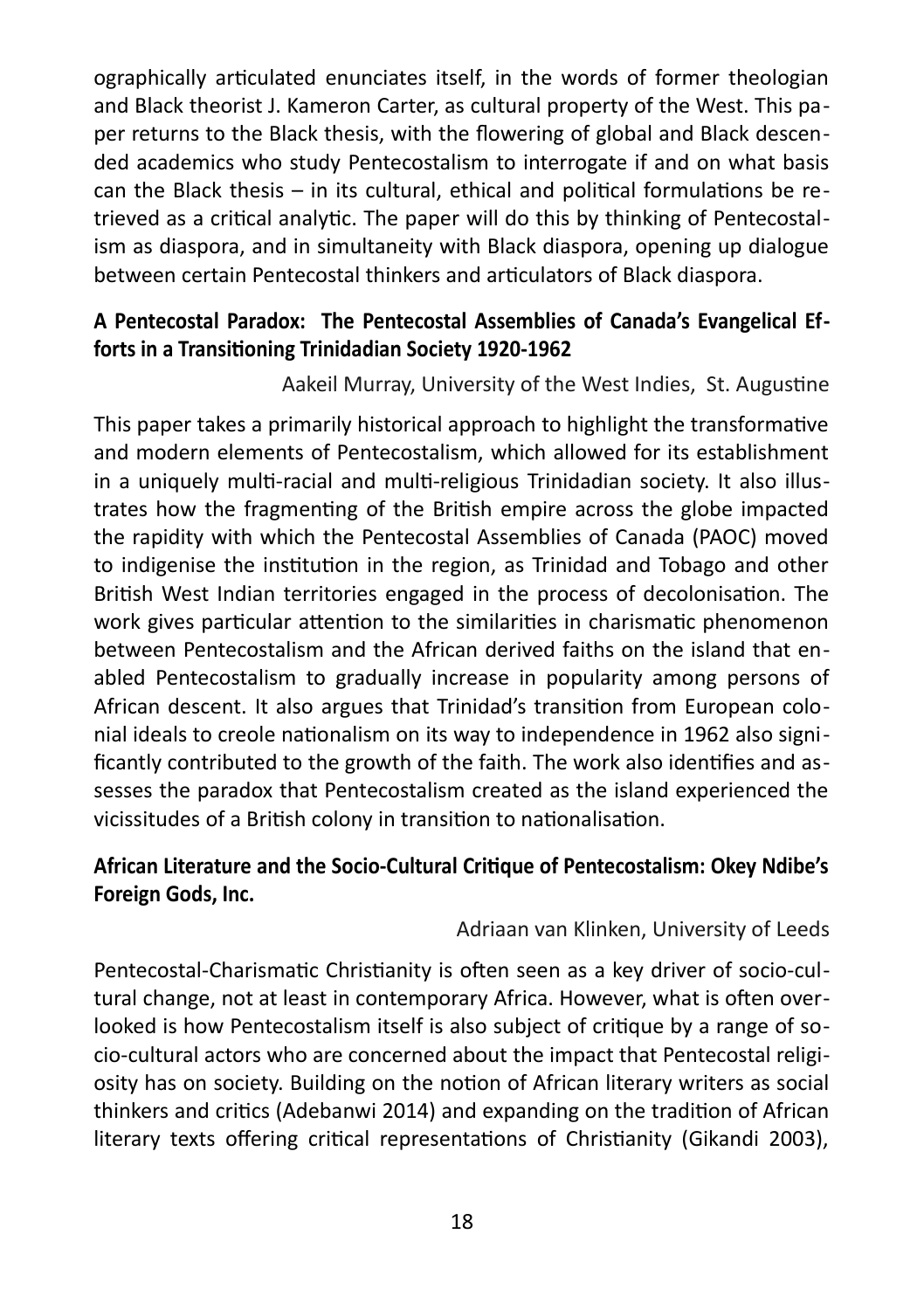this paper foregrounds contemporary African writers and their representation of Pentecostal churches, beliefs and practices. One case in point it discusses Okey Ndibe's novel, Foreign Gods, Inc (2014), which uses various literary methods to offer a narrative critique of central themes in contemporary Pentecostalism, such as charismatic leadership, miracles and wealth, and spiritual warfare. Where Achille Mbembe (2021) has proposed the notion of Pentecostal movements as a form of 'practical cosmopolitanism', Ndibe appears to offer an Afropolitan critique of Pentecostalism. Methodologically, the paper will advocate for broadening the 'cultural turn in Pentecostal studies' (Bergunder 2010), to allow for an analysis of Pentecostalism as embedded in a broader field of cultural production, and therefore also as subjected to cultural critique.

#### 6 **Pentecostal Boundaries**

**The 'Presbycostalisation' of the Church in Cameroon: The Influence of Pentecostalism on the Worship and practice of Presbyterian Church in Cameroon.** 

Felix Kang Esoh, Presbyterian Theological Seminary Kumba, Cameroon

In recent times, the religious practices and worship in Cameroon have been directed by the "Born-Again" movements or neo-Pentecostal churches and Charismatic movements. These groups promote a gospel of salvation evidenced by physical healing, prosperity, deliverance from demonic influences, battle against spiritual forces, uphold the inerrancy of the Bible, and emphasise the practice of charismatic patterns Christian worship. This new impulse is greatly transforming the face of Presbyterianism or the Reformed Tradition in the Presbyterian Church in Cameroon (PCC). This paper demonstrates the tension between the old generation "orthodox" Christians/clergy who maintain a strict observance of Presbyterianism and the new generation "progressive" Christians/clergy who favour an adoption of Pentecostal beliefs and practices. It argues that the changing environment of Global Christianity is such that, in part, classical Christianity will not always be normative in the expression of Christian beliefs and practices, and that, it is impossible to do holistic/inclusive mission without taking into consideration the present religio-cultural context of Cameroon saturated by Pentecostals.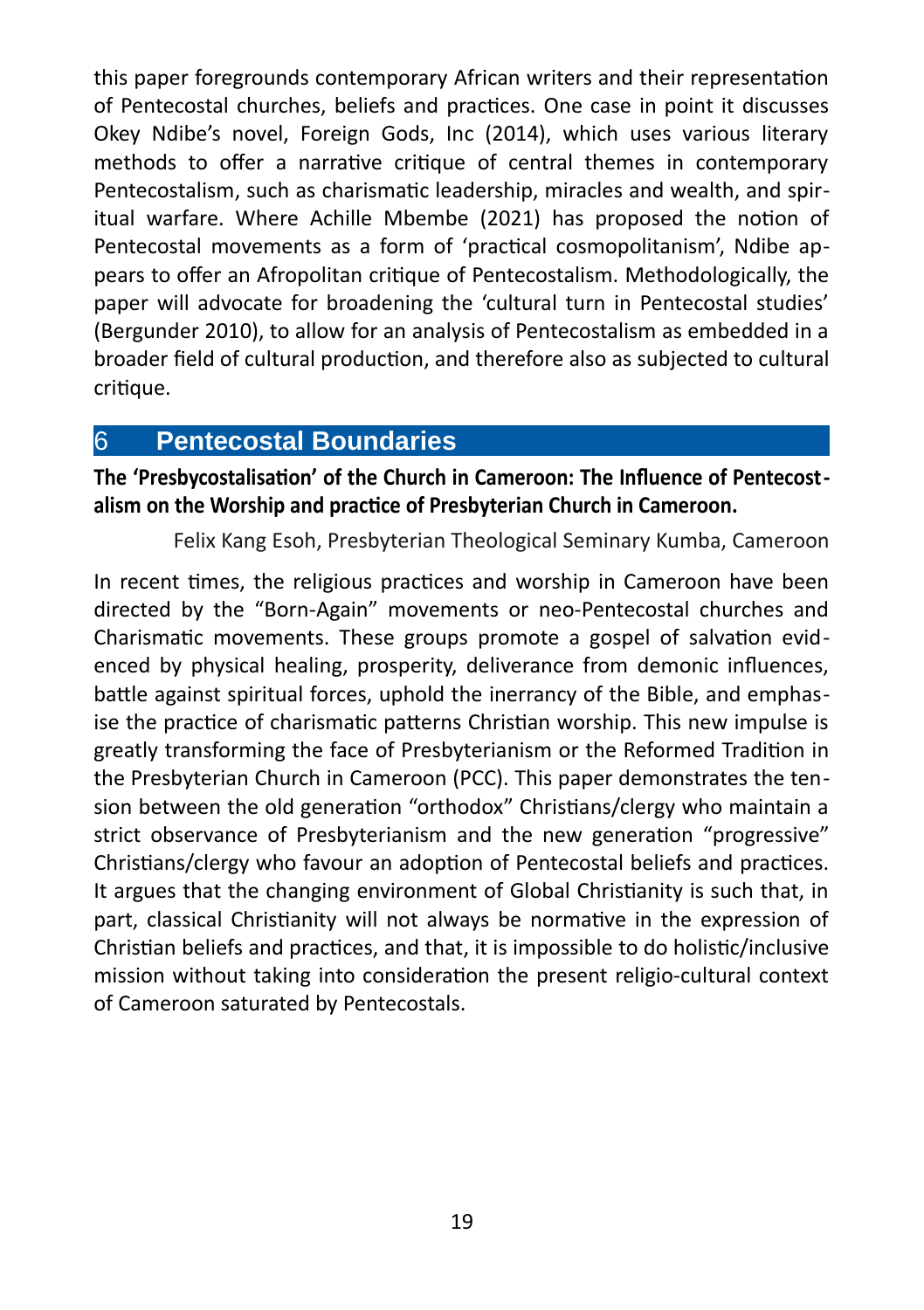#### **On "Sheep-Stealing" and Community-Building: Changing Local Christianity in Eastern India**

#### Sophia Schäfer, Humboldt University of Berlin

In a small town in indigenous (Adivasi) hinterland a predominantly Lutheran community is currently struggling for its identity. Drawing on former missionary land, buildings and church structures, since 1882 the Christian converts had continuously evolved into a prospering neighbourhood. After the German missionaries left the "Mission compound" in the 1960s, local forms and interpretations of Indian Christianity balanced indigenous as well as missionary values.

During the last 30 years, several Pentecostal churches, prayer towers and house churches have come into being here. While the Lutheran ordained pastors accuse Pentecostal "greedy hate-speakers" of sheep-stealing, my qualitative-empirical study makes a different observation: the Pentecostal groups, preachers and their conflicting activities emerge within the Lutheran community. Instead of division, many community members started visiting different churches during the week. Calling themselves "Christian" rather than "Lutheran", they acknowledge a growing diversity and bear witness to the decline of the local Lutheran church monopoly.

Whom does missionary heritage belong to? My presentation deals with local conflicts regarding the legitimacy of religious and social practices as well as local processes of community building and belonging including the negotiation of values. Questions of religious authority are intertwined with the decline of confessionalism and the re-evaluation of tradition.

#### **Navigating Between "Evangelical", "Charismatic" and "Sect": Constructing Belonging in a Church in Switzerland**

#### Rahel Weber, University of Basel

In my dissertation, I am researching a church in Switzerland that can be classified as "Independent Charismatic" (Johnson 2014, 276-277). However, in ethnographic conversations and narrative interviews, not every member of the church identifies with the label "charismatic". Some identify with the label "pentecostal" or "evangelical", while others emphasize that these labels do not matter to them at all. In addition, these members describe a number of criteria for their self-understanding as Christians such as conversion and gifts of the spirit. Considering this situation, how can this church be conceptualized as a subject of research?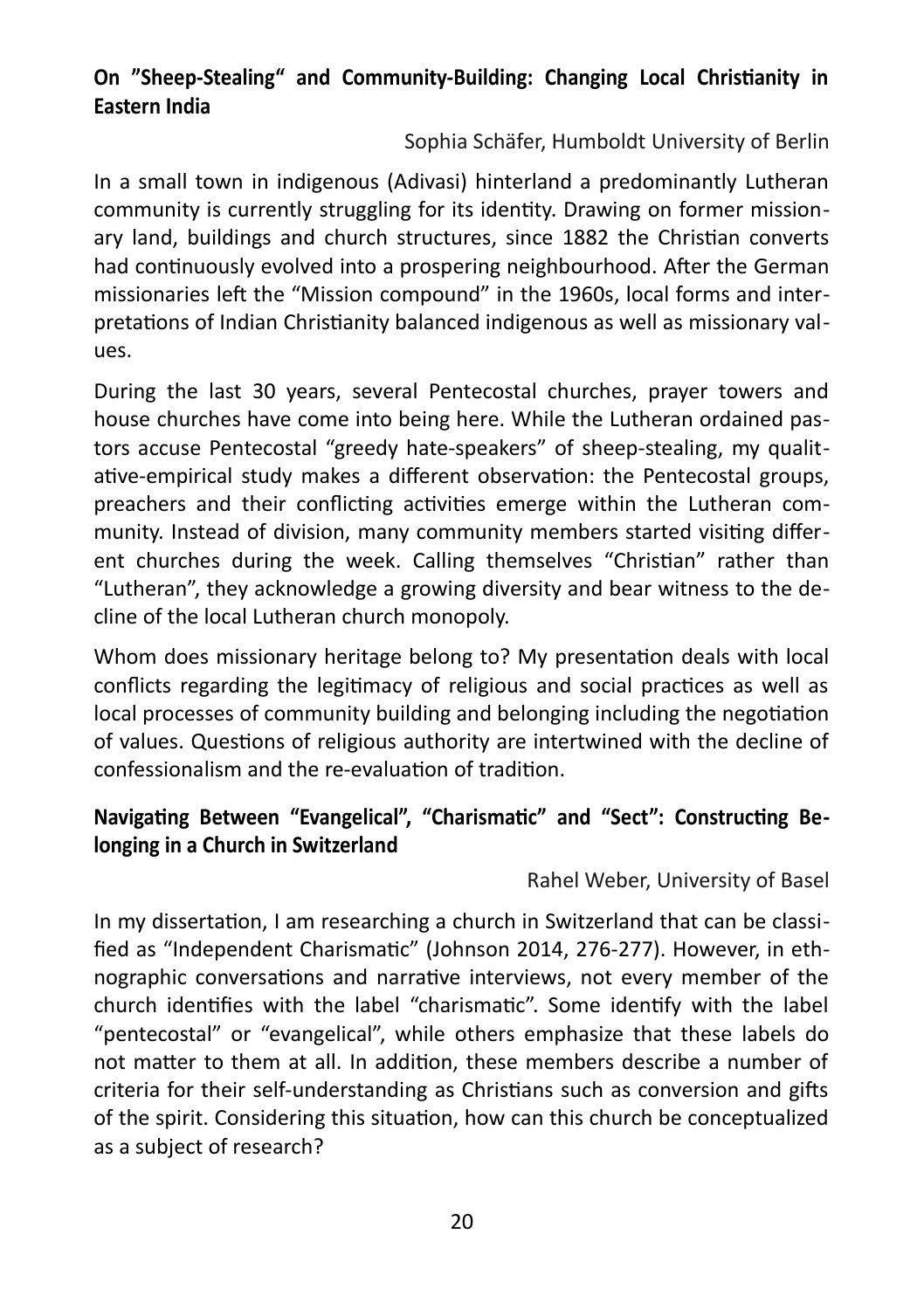Following the understanding of labels such as "Pentecostal" as a product of local identity politics (Maltese et al. 2019), this paper will show; first, the ascription "sect" plays an essential role in the religious identity politics in Switzerland. This affects the local "Pentecostal/Charismatic" churches and their members in their construction of belonging; second, the "Pentecostal/ Charismatic" movement is influenced by the institutionalized forms of religion manifest in the so-called "historical" churches; and third, the constructing of belonging must be interpreted in correlation with the position of the researcher in the field.

#### 7 **Pentecostalism, Commodification and Consumption**

#### **Time, Technology and Theology: The Neo-Pentecostal consumerist ethos of the 'more'**

#### Miranda Klaver, VU Amsterdam

Pentecostal megachurches are at the forefront of integrating media technology in their practices: both in the production of church services as well in their use of media platforms like Instagram, YouTube, and Facebook. Yet, the integration of technological innovations is not innocent but alters the experience of time as Tomlinson argues in his book Culture of Speed (2007). Temporal regimes not only structure social life but also affect the ways the world is imaged and understood. Tomlinson uses the term impatient media technologies because they bring about new norms of direct delivery and abundance and constitute new temporal regimes shifting toward immediacy. Also, the German sociologist Hartmut Rosa (2016) relates the acceleration of time in contemporary modern societies due to technological innovation which affects the sense of one's identity and the understanding of the good life.

In this paper I will discuss the interrelation between media technologies, the experience of time and how technological innovation enforces the rise of a neo-Pentecostal theology of immediacy, a consumerist ethos of the 'more' and an eschatological perspective of bringing heaven on earth.

#### **Producing and Consuming Experiences: The Megachurch as a Place of Worldbuilding and Self-making**

#### Katja Rakow, University of Utrecht

Megachurch worship services are carefully orchestrated and choreographed multisensory events aimed at creating an immersive atmosphere in which worshipers can encounter divine presence. Neo-Pentecostal megachurches'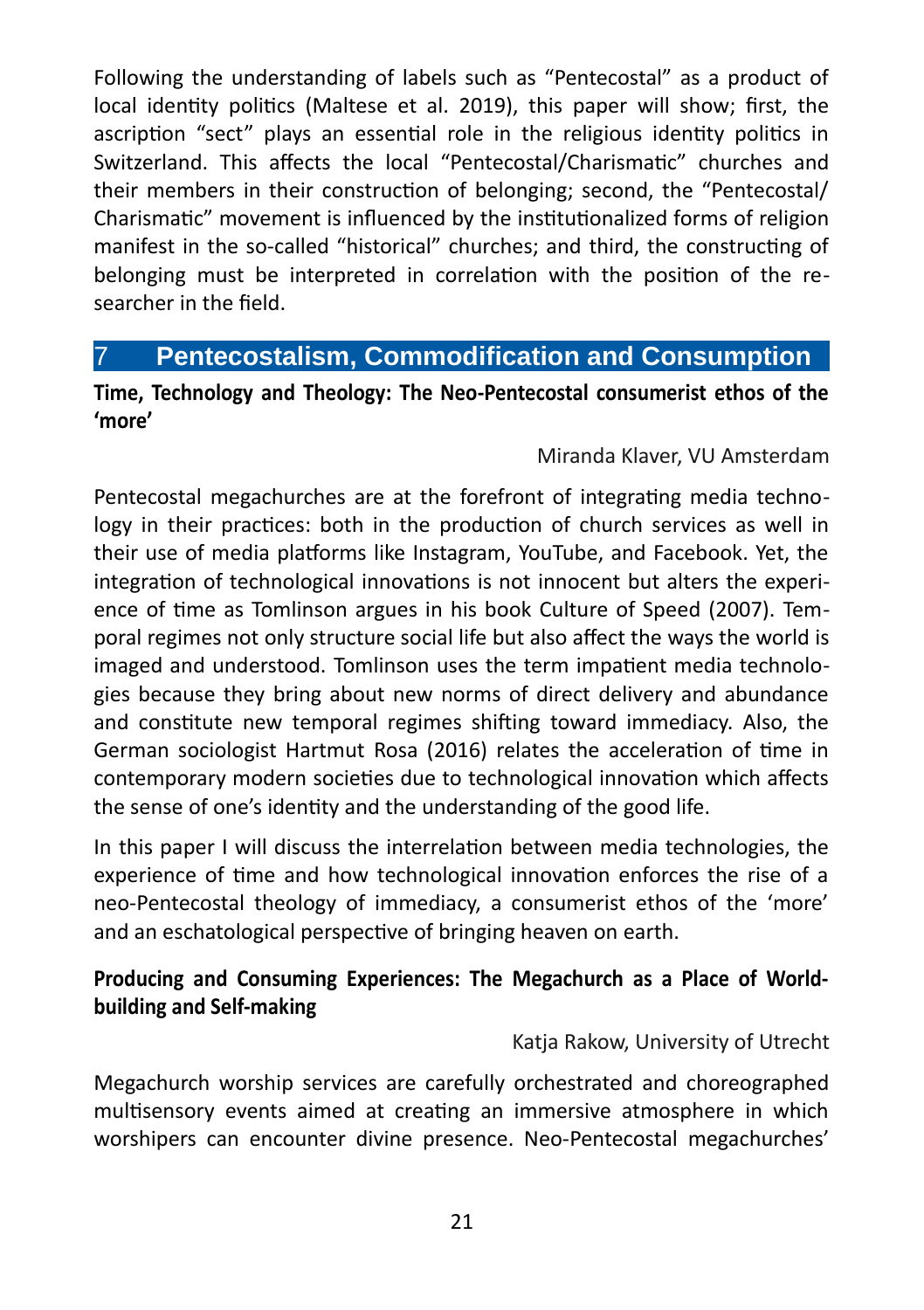characteristic "emotional style" (Hitzer and Scheer 2014) actively engages and stimulates emotionality, which translates into visible experiences and the expression of strong feelings during worship services and prayer meetings. As such megachurches have a strong experiential dimension, which offers sensory experiences of faith and convictions (Luhrmann 2004; Stevenson 2013; Scheer 2021). Taking the sociology of emotion and the sociology of consumption as a starting point, the paper will analyze megachurch worship services as 'emotional commodities' (Illouz 2009) related to an ever-expanding network of spin-off products and branded content to be employed by religious prosumers in the context of world-building and self-making.

#### **The Aesthetics of Class Distinction in Brazilian Pentecostalism**

Cristina Rocha, Western Sydney University

Brazil suffers from enormous social inequality and performance of social distinction through consumption and body decoration is key in its society. The upper and middle classes constantly patrol and reinforce class borders by copying the (imagined) tastes of the Global North, particularly the US, and denigrating the tastes of the poor. Religion can also be mobilised for this purpose. Although in the past two decades Pentecostalism has made inroads among the youth and aspirational lower-middle classes, it is more prevalent among the poor. As such, the Brazilian media, intellectual elites and the (upper) middle classes stigmatise Pentecostalism as the religion of 'ignorant people.' Here, I build on Bourdieu's theory of social distinction through taste and the scholarship on material religion to argue that a focus on dress, body decoration, church merchandise as well as infrastructures (e.g., highly experiential services and built environments) allows us to understand how Pentecostalism is changing in Brazil. This paper draws on fieldwork in Brazil and Australia and analysis of digital media (especially Brazilian Pentecostal influencers on YouTube, and US-based youth movements and the Australian megachurch Hillsong).

#### 8 **Pentecostal History in Context**

**The Wrong Sort of Secularization: Pentecostalism and Socio-cultural Change in Copenhagen, 1907-1912** 

Nikolaj Christensen, Diocese of Oxford

In several countries, Pentecostalism has been squeezed between the twin powers of the established church and secular modernism. On top of that, rejection by the most significant evangelical and Holiness movement gatekeep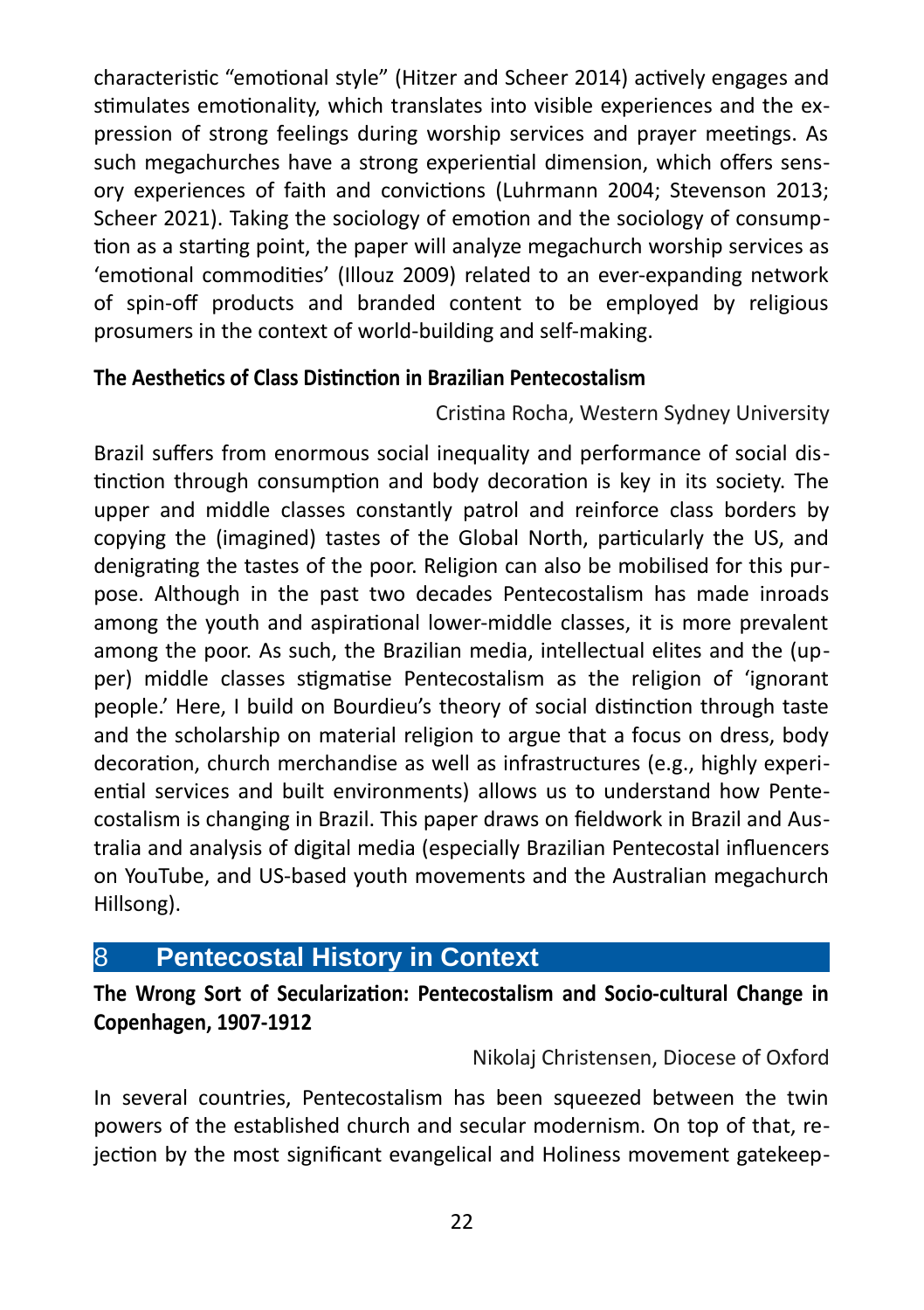ers had nearly consigned the Danish Pentecostal revival to oblivion at its conception, but its instigator, Anglo-Norwegian preacher T.B. Barratt (1862-1940), secured a scoop with the spectacular conversion of a famous actress, Anna Larssen (later Bjørner; 1875-1955). Both Barratt and Larssen were eager to collaborate with leaders in the state church, who nonetheless ignored the opportunity and instead left it to Larssen's more radically secular colleagues to deal with her in textbook Foucauldian fashion: by locking her up in a mental institution. Larssen refused to de-convert and was finally released with much publicity. Barratt seized the opportunity to capitalize on the renewed interest in Pentecostalism through a campaign of Pentecostal meetings. These were, however, physically interrupted from another secular front, by loud and occasionally violent Young Socialists. Again, other church leaders left the Pentecostals to struggle on their own, and even supported some of their critics. Nevertheless, the 'Battle of Copenhagen' became something of a victory, and a short-lived Pentecostal assembly was established.

#### **Indigenization Among Pentecostals in Russia**

David Lewis, University of Cambridge

The largest country on Earth, in terms of territorial extent, includes great diversity not only of ecological zones but also of cultures and ethnic groups. Even if one were to regard Pentecostalism as relatively homogenous (which is debatable), the interaction between this religious outlook and a diversity of local cultures produces a spectrum of local adaptations reflecting the degree to which Pentecostals are willing to contextualize expressions of their faith. In many ways this is a learning process whereby Pentecostals over time have come to recognise the extent to which various practices are acceptable within Pentecostalism as expressions of cultural diversity. To some extent the exposure to non-Russian ethnic groups has also been accompanied by some reflection on the roots of their own Russian expression of Pentecostalism. This paper examines some of the ways in which some Pentecostals in Russia have adapted to multi-culturalism over the last three decades.

#### **North American Pentecostalism and the Legacy of the 1960s Counterculture**

Joseph Williams, Rutgers University

The merger of pentecostal-charismatic spirituality with the counterculture of the 1960s helped fuel the rise of the Jesus People movement in the U.S., and as previous studies note, these developments provide crucial context for understanding everything from the success of the Vineyard movement to the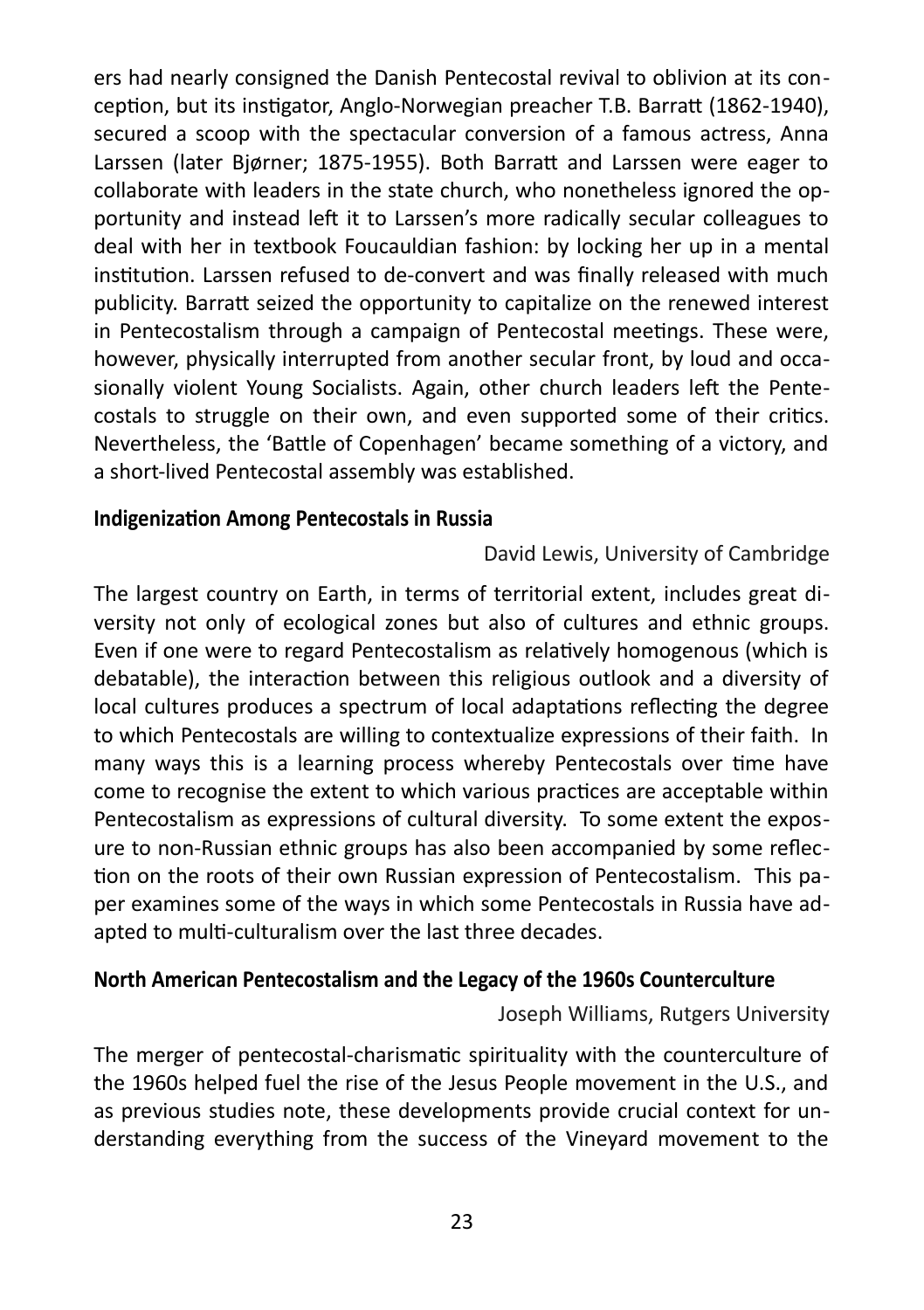popularity of Christian rock. Scholars also have described young Jewish converts' attraction to the movement, and the conscious decision by many to retain ritual elements and symbols that reflected their Jewish heritage. But far less attention has been paid to the implications of these latter developments for pentecostal-charismatic Christianity more generally since the 1970s. Three effects stand out: 1) Just as the counterculture inspired numerous Americans to seek out novel religious insights and experiences beyond traditional Christianity, a somewhat similar dynamic played out among a growing number of (non-Jewish) pentecostals and charismatics in subsequent years as they experimented with Jewish rituals and traditions. 2) This enhanced sense of identification with Jews and Israel added a more experiential dimension to Israelcentric prophecy traditions, which in turn expanded their appeal. 3) All of the aforementioned trends focused attention on the unification of Jews and Gentiles into "One New Man," bolstering expectations that believers were witnessing the arrival of a society-transforming end-times church.

#### **The Role of Emerging Neo-Charismatic Faith in South Korea: Rethinking Korean Christianity from the 1980s to the Present**

SuYeon Yoon, Boston University & Indiana Wesleyan University

This research discusses the role of neo–Charismatic faith in indigenous Korean Christianity by exploring the emergence of three neo-Charismatic Korean Churches, by referencing neo-Charismatic research done in North America. Through tracing the historical Korean Christian faith, the neglected elements of Biblical faith that have impacted the formation of Korean Pentecostal denomination identity will be identified in a constructive way to propose a direction for rethinking Korean Christianity to becoming more mature. The field study, comprising of the qualitative research of neo-Charismatic Churches in South Korea, will affirm that neo-Charismatic Christianity is not merely a western Christianity, but rather a Christianity that was indigenously developed and practiced in a Korean way is deeply rooted in local Korean culture today. Furthermore, this research will be conclude by proposing that such an understanding of 21st century local Korean faith is also a pathway to formulating World Christianity globally.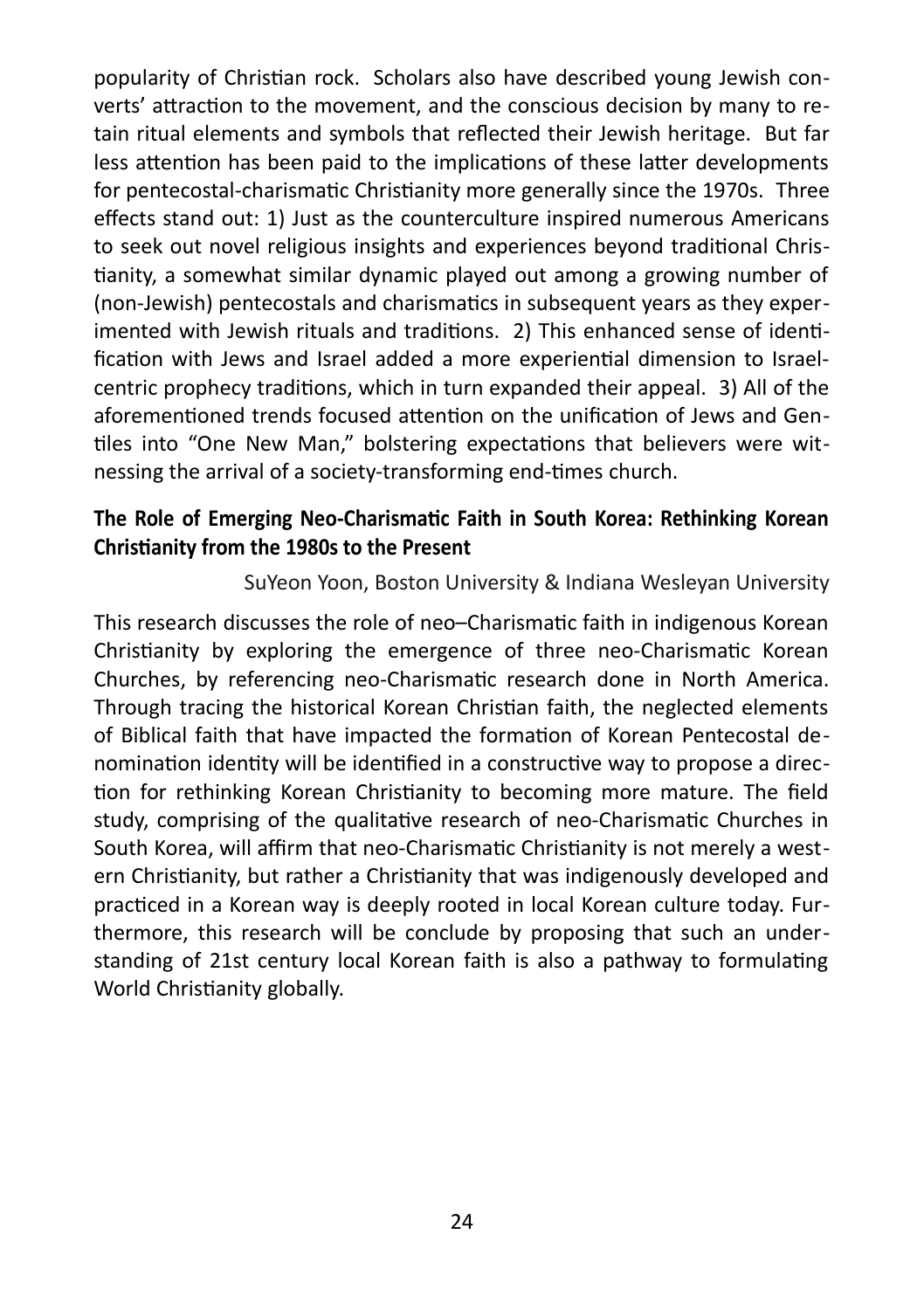#### 9 **African Christianity and Development**

#### **Pentecostal Promises and Economic Development: The Nexus and Impact**

Henerieta Mgovo & Elias. G. Konyana, Great Zimbabwe University, Masvingo, Zimbabwe

This paper argues that religion can be a saleable commodity particularly among expectant people. For instance, people are often proud to be associated with a brand that is trendy, falling for anything that represents the religion. Pentecostalism, for Africans both on the African continent and the diaspora, has portrayed itself as a panacea to most infirmities and vulnerabilities which include disease, famine and poverty. Thus, belief in divine solutions to human calamities has seen many Pentecostal Christians going for anything that promises health, deliverance and prosperity. In the process, some African Pentecostal Christians have fallen prey to religious commodification that has proliferated all over. Using phenomenological and utilitarian reflections, we focus on the extent to which Pentecostalism has impacted on the commodification of Christianity in Zimbabwe. The paper presents the effects of Pentecostalism on the beliefs and ethics of Christians as they participate in wider national economic frameworks of innovation and industrialisation through selfhelp cultures. Findings show that Pentecostalism has had a huge positive impact on members' economic development. Arguably, Pentecostal Christians' mindsets have shifted because followers have embraced the national economic developmental trajectory that is driven by a culture of local production not only for consumption but also for export.

#### **The Redeemed Christian Church of God and their Involvement in the Rehabilitation of Male Juvenile Delinquents in Southwest Nigeria**

#### Rotimi Alaba Oti, RCCG Bible College

The Redeemed Christian Church of God (RCCG) as a Pentecostal church is socially engaged in the rehabilitation of juvenile delinquents in Southwest Nigeria, enabling professional organisations to support their social needs, rights of dignity and inclusion. Scholars have discussed juvenile delinquents variously without linking them to the RCCG rehabilitation's programme. So, there is still the need to interrogate the Redeemed Christian Church Of God and their involvement in the rehabilitation of male juvenile delinquents in Southwest Nigeria. The paper intends to highlight Pentecostal Churches and Rehabilitation of male juvenile delinquents in Southwest Nigeria. The paper employs a documentation method for data gathering. Primary data is sourced from the interviews, while secondary data is sourced from published works on juvenile de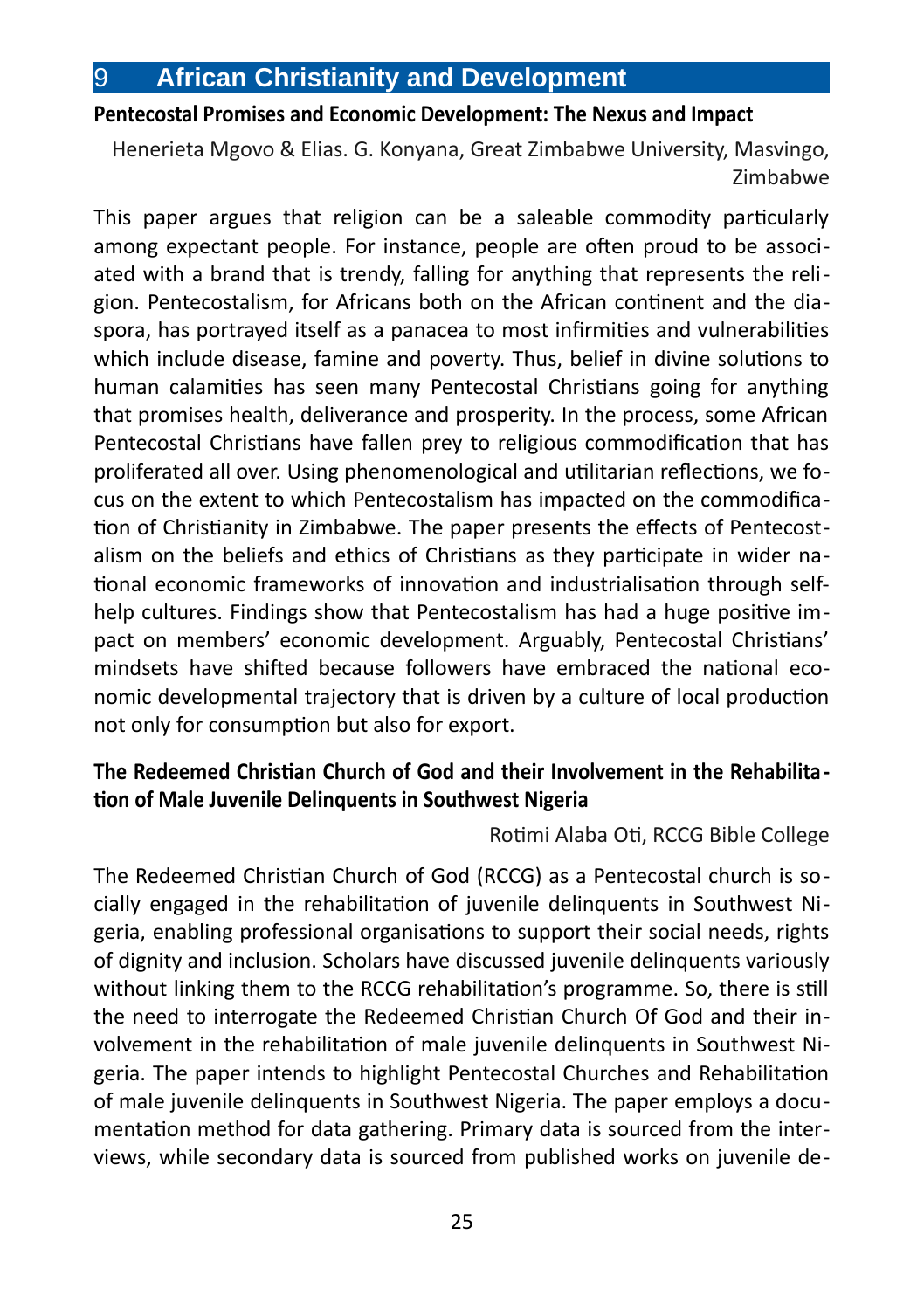linquents. Data will be content analysed within the ambit of the rehabilitation theory. The prevalence of juvenile delinquents in Nigeria is not only a problem to those families that have them as children but also has social implications on society. Therefore, this paper is based on the understanding of rehabilitation of juvenile delinquents as a strategy within the church/corporate social responsibility(CSR), for their equalization of opportunities and social integration. Therefore, the paper makes recommendations for Churches on how to effectively rehabilitate male juvenile delinquents in Nigeria.

#### **Christology and the Concept of Okra: Reimagining New Christological Possibilities in Africa**

#### Samuel Sarpaning, University of Basel

The prevalence of telling existential crises such as structural violence, corruption, wars, and plunder in the 20th and 21st centuries against the backdrop of the worldwide expansion of Christianity has continuously warranted a global dialogue and questioning regarding the nature of Christological imaginations in global Christianity. However, facilitating such a global discussion necessitates the provincialization of the question to facilitate the exchange of ideas to reimagine and reframe new Christological discourses in such a complex world. Consequently, this paper grapples with two central questions: 1. Can African concepts and notions contribute to this discussion? 2. Is there a possibility to imagine a new Christology that offers both the potential for community building and socio-political transformation? In answering these questions, the paper explores the notion of okra (life-force) among the Akan of West Africa to ascertain how it can contribute to the dialogue around Christology. The paper uses a historiographical approach to trace the evolution of the concept and also offers a constructive philosophical, anthropological, and theological investigation and reflection to ascertain its Christological character. The paper argues that the concept of okra provides the basis to conceive and articulate new future-oriented imaginaries of the Christ-event in Africa that offers both the possibility for community building and socio-cultural transformation.

#### **African Initiated Churches and Ecological Sustainability in Sub-Saharan Africa: An Empirical Exploration**

Juliane Stork, Marie-Luise Frost, Philipp Öhlmann, HU Berlin

Working up to ecological sustainability is a major challenge for societies around the globe. African countries are among those most affected by climate change and environmental degradation worldwide. At the same time, the fast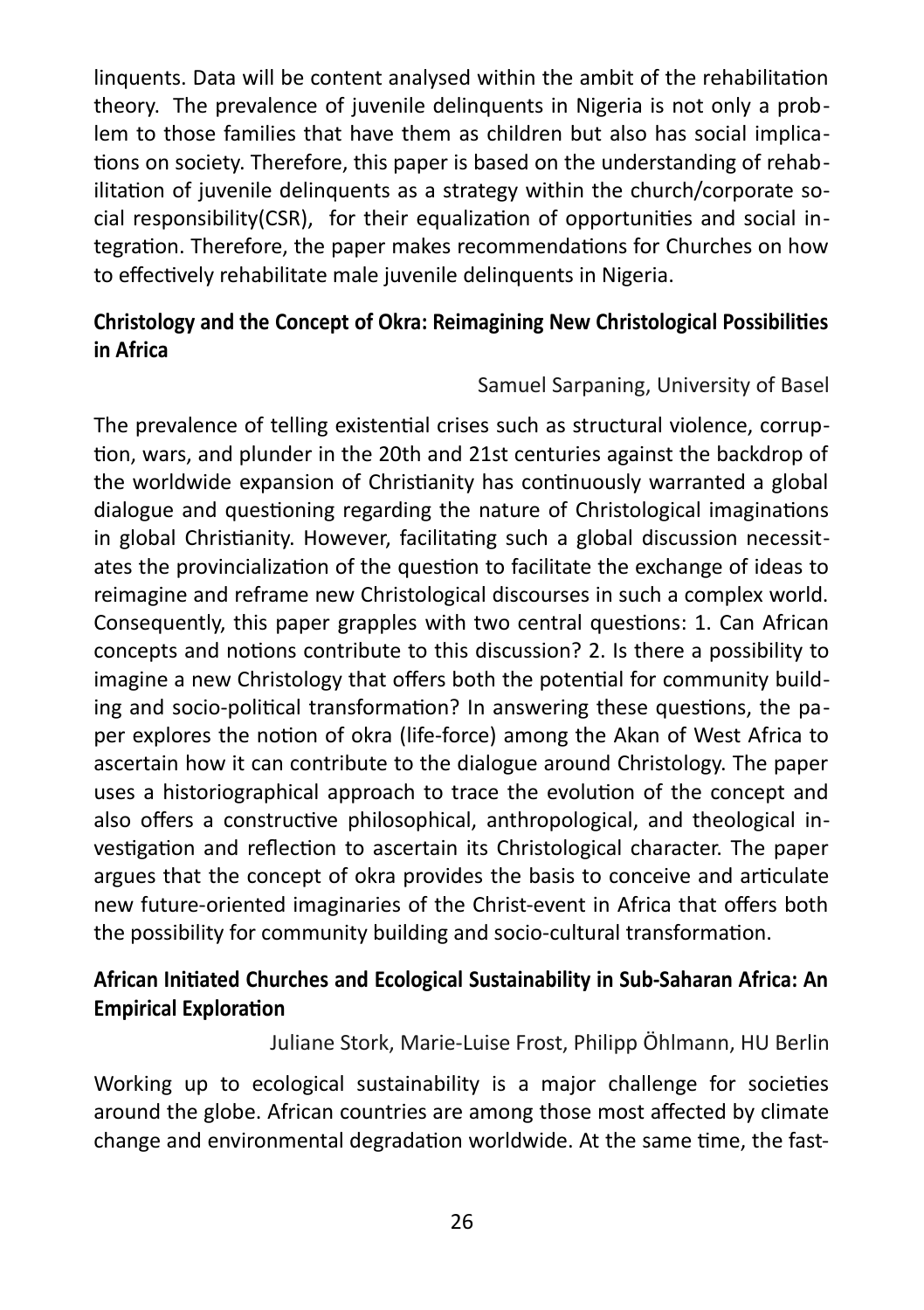growing movement of African Pentecostal and African Independent Churches shape the worldviews and everyday lives of millions of members in sub-Saharan Africa. Although these African Initiated Churches have been recognized as a driving force of social development by scholars in the field of religion and development and increasingly also by development agencies and governments, little empirical research has thus far elucidated their views and actions on ecological sustainability. This paper responds to this research gap by exploring empirically how African Initiated Churches view and react to the social, economic, and spiritual effects of environmental and climate change on their members. The article draws on results from interviews and survey responses from Burkina Faso, Ghana, Kenya, Nigeria, South Africa, Tanzania and Uganda. Environmental concepts and actions of African Initiated Churches are described to analyse the entanglement of African Initiated Churches' activities and theologies with climate change as a major environmental and social impact factor.

#### 10 **Pentecostal Theologies**

#### **Union With Christ: A Missing Link in Pentecostal Eucharistic Theology**

#### Geoffrey Butler, Wycliffe College, Toronto

Although Pentecostal statements of faith often grant little attention to the Eucharist, Pentecostal experience of the sacrament has a long and vibrant heritage. Testimonies, newsletters, and tracts from the movement's early days often speak of how communicants enjoyed fellowship with the risen Christ during the meal, leading some contemporary Pentecostal scholars to propose their movement should adopt some form of "real presence" in their theology. Yet, what has often been overlooked in Pentecostal understandings, is how communion with Christ occurs.

The answer to this mystery may lie in developing a robust understanding of Union with Christ, by the Spirit. Not only would this help combat the bare memorialism that Pentecostal sacramental theologians have long lamented within their movement, but it would also counter individualistic notions of salvation that have long hampered the wider evangelical church. It would also help Pentecostals more immediately connect their doctrine of the Eucharist with related theological categories. This paper will therefore draw on Scripture, Pentecostal history, and the wider Christian tradition to argue for a closer link between the doctrines of Union with Christ and the Lord's Supper within Pentecostal theology.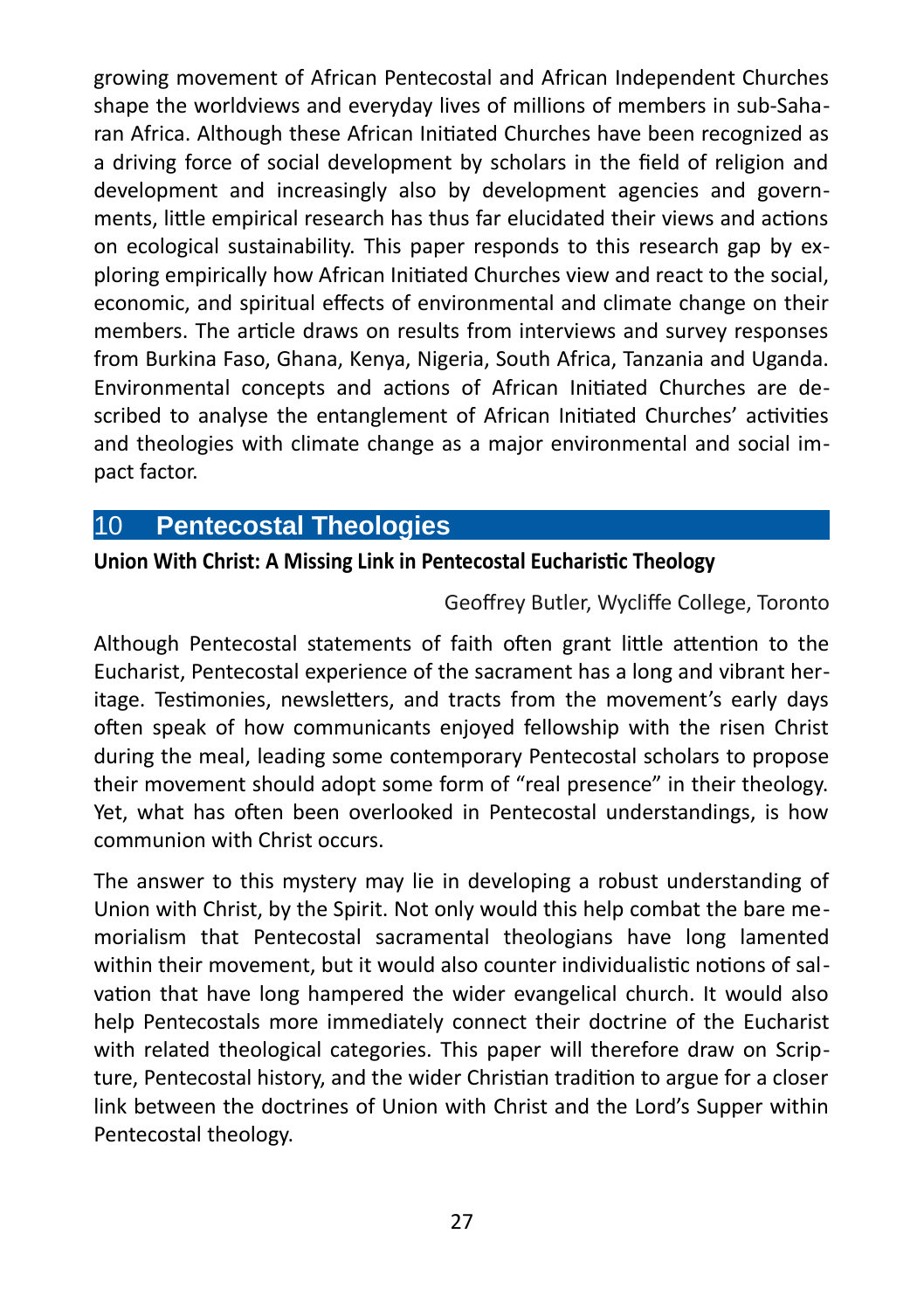#### **Translating Prosperity in Germany: A Theological Evaluation**

Frank Liesen, Southwestern Baptist TS, USA

The prosperity gospel is growing in its influence across evangelical denominational lines in Germany. A multi-case study of three church plants examines their interpretation of prosperity teaching from an evangelical theological perspective. Hope Center in Berlin, an independent Pentecostal church led by a second-generation Ghanian migrant, openly embraced prosperity teaching for their socially disadvantaged constituency. ConnectKirche Erfurt, which belongs to Germany's largest Pentecostal denomination, viewed the claim to health and wealth critically but affirmed the gospel effect of upward social mobility and healing. The pastor of the non-charismatic Gospel Church Munich rejected prosperity teaching for its affluent community while affirming God's supernatural intervention. He directed his congregation to find spiritual riches in healthy relationships. The churches translated the prosperity gospel differently while adhering to an evangelical view of conversion and discipleship. Converts applied prosperity teaching according to the direction of their churches and reported healings, economic mobility, and improved relationships. A theological review of the prosperity gospel discloses that the claim to physical wellbeing as a Christian birthright must be rejected as syncretism. Nonetheless, prosperity teaching does not necessarily imply the abandonment of evangelical affirmations about transformative conversion. Various forms of contextualizing prosperity call for careful theological assessments.

#### **Bridging the Distance: A Microcosm of Filipino Classical Pentecostal Identity**

Lora Angeline Embudo Timenia, Oral Roberts University

As a Filipino Classical Pentecostal, I propose that my theological identity is a spiral construct of the Filipino Christian consciousness with the Classical Pentecostal theology of Spirit empowerment. However, this theological identity can be challenging to describe without presenting a grassroots narrative of the socio-religious developments that contributed to its formation. Hence, this paper shall present a microcosm of Filipino Classical Pentecostal identity through an autobiographical theological method. The study asks: what socioreligious developments contributed to the formation of my Filipino Classical Pentecostal identity? What theoretical framework can I use to analyze the cohesiveness of my theological identity? The research will present a critical narrative of formative experiences that contributed to my Filipino Classical Pentecostal identity and utilize epistemological constructivism as an analytical framework.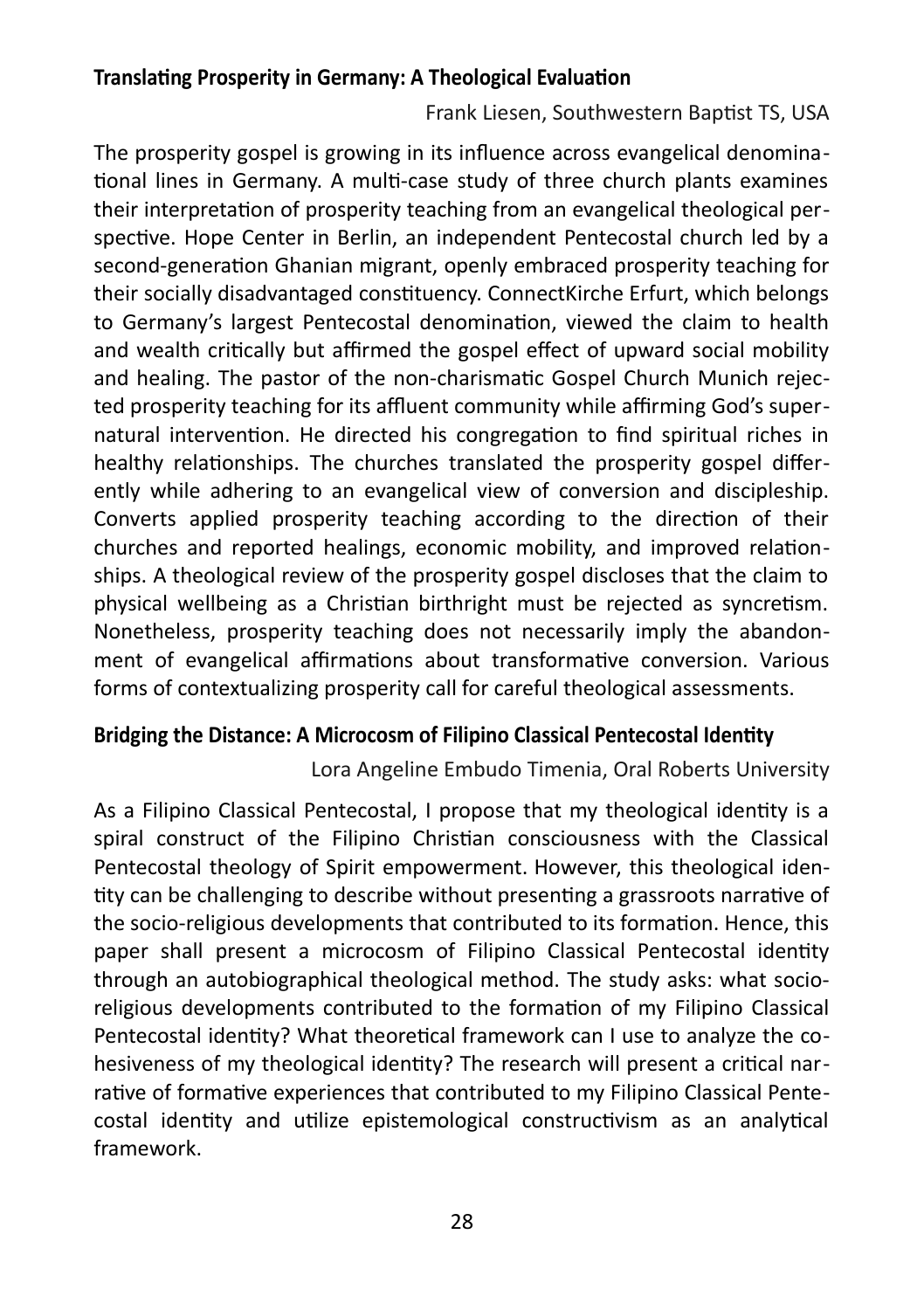#### **Conversucation – On the complex Role of Learning and Education in Pentecostal Conversion Narratives**

Stefan van der Hoek, University of Jena

The term »Bildung« is notoriously difficult to translate from German into English. Although it is often translated as "education" or "learning," this attempted translation neither conveys its actual meaning nor explains its contexts of use. In this presentation, I will elaborate on the German-language term »Bildung« and its theological roots as a concept for the study of Pentecostal testimonies in transnational contexts.

My preliminary hypothesis is that the distinction between »Bildung«, learning, and conversion is a modern Eurocentric perspective. Brazilian educator Paulo Freire, for example, referred to "conversion" as a concept to describe individual processes of social change through learning. Although conversion is a common theme in research on global Pentecostalism, there is no unified understanding of what Pentecostal conversion means and often excludes the perspective of learning. However, the research material for my current study on the Universal Church of the Kingdom of God in Germany makes me consider the term »Bildung« as an adequate concept to describe conversion narratives.

Looking more closely at the personal testimonies of adherents of the UCKG, they report not only that they were baptized with the Holy Spirit, experienced miracles, and were born again, but that they understand their participation in worship services as an ongoing process of learning and education.

#### **11 Pentecostalism and Aspirations of Modernity**

#### **Churches-in-process and Unachieved Future: Pentecostal Constructions in Rural Southern Benin**

Bertin Carla, EHESS Paris

Based on an ethnography (2014-2017) in rural areas of Benin, this communication addresses the relationship between temporal mobility and Pentecostal materiality. These churches are 'in movement' places: believers build, destroy and renovate them, firstly with tree branches, then with earth and eventually with concrete bricks. This materiality is ultimately oriented towards the aspired multi-storey concrete church of the 'future', which is associated with tropes of modernity, development, prosperity and salvation. In a region where building is a symbol of realisation for oneself and one's family, what does it mean to build a church, namely a place for a larger community? Moreover,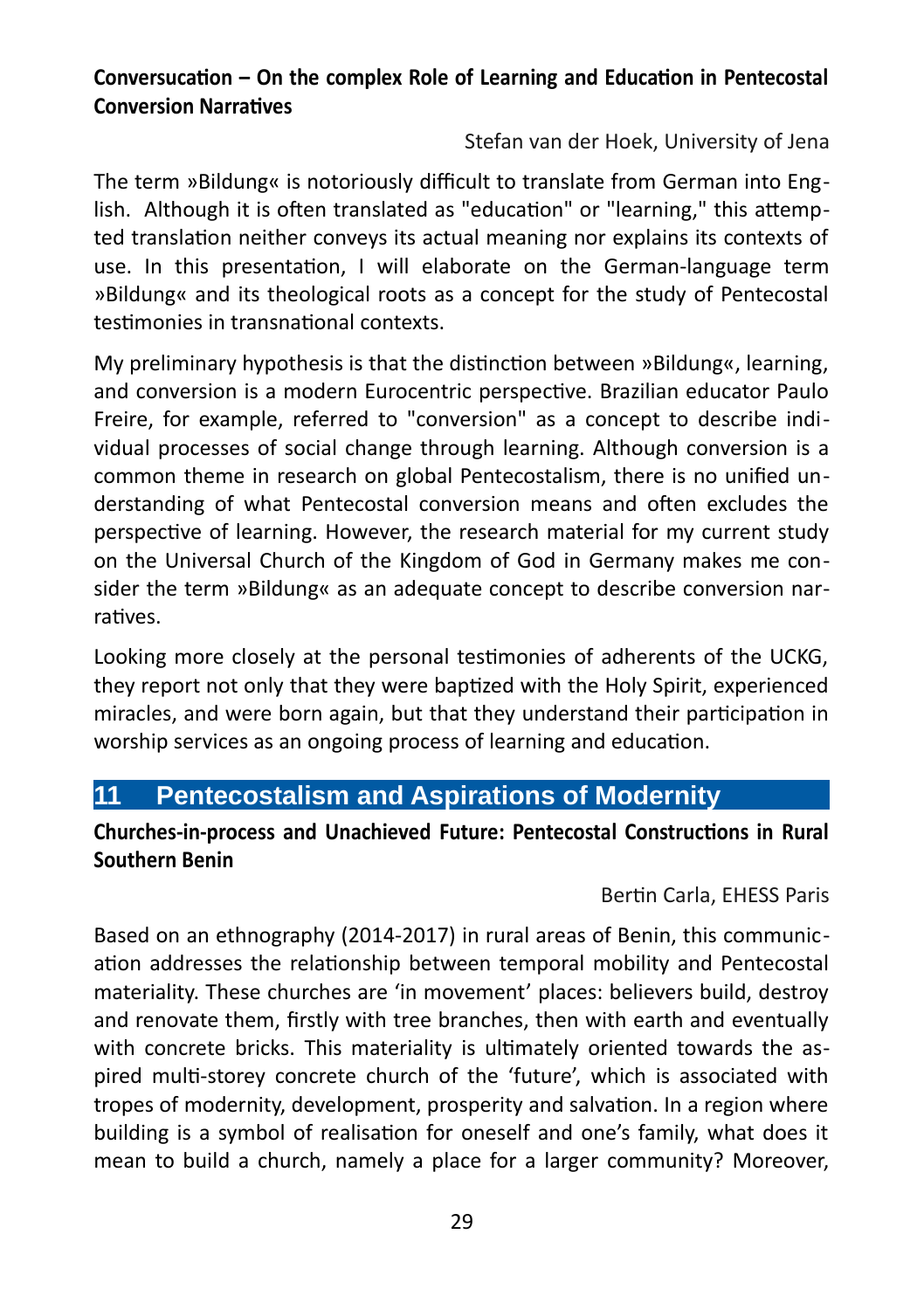multi-storey concrete churches are rarely truly completed. This is due not only to the lack of resources but also to the way people manage the equilibrium between different spheres of their 'good' life. Thus, the church under construction ('chantier') materialises a liminal Pentecostal space-time: it reveals that the process of construction is as important as its achievement. This inbetweenness space-time appears to be different from the temporality of nostalgia and ruins which has dominated recent enquiries about post-development and Pentecostalism in Africa. Furthermore, the liminal time-space is also made of invisible components, like aspirations, expectations and active waiting on God.

#### **Neo-Pentecostalism and Uganda's Socio-economic Context: Unveiling the Rhetoric of Pastor Robert Kayanja**

#### Fred Jenga, Tangaza University College, Nairobi

This Uganda-focused study examines how a combination of the traditional Ugandan cultural worldview, the neo-liberal reforms of the 1980-1990s, and the numerous civil wars in the country influenced the rise and shape of Pentecostalism in the country. Situated in cultural studies, the paper employs methods drawn from the field of rhetorical studies to intrinsically and contextually analyze rhetorical artifacts such as religious broadcast programs, books, and pamphlets produced by prominent Ugandan 'Mega-church' pastor, Robert Kayanja. Pastor Kayanja is the young brother to former Anglican Archbishop of York, Archbishop John Sentamu. Kayanja is the Senior Pastor of the 10,500 seater, glass-walled, Miracle Centre Cathedral. He superintends over a nationwide network of "Miracle Centre" churches in Uganda, runs Miracle Bible College, and owns a television station. My paper analyses the construction of Kayanja's neo-Pentecostal religious rhetoric in light of contextual Ugandan factors such as the numerous civil wars in the country over the years, and the World Bank/IMF imposed neo-liberal reforms. The study demonstrates the impact of contextual factors on influencing the shape and the neo-Pentecostal religious rhetoric currently operative in the country. I conclude with an interrogation of the implications of such religious rhetoric in poor countries such as Uganda.

#### **Narratives of Modernity and Narratives of Pentecostalism: A Foray into the Relations of Two Massive Aggregations**

L. William Oliverio, Northwest University

Modernity and Pentecostalism represent two massive aggregations of human realities. Accounting for either one of these two is itself a task that transcends